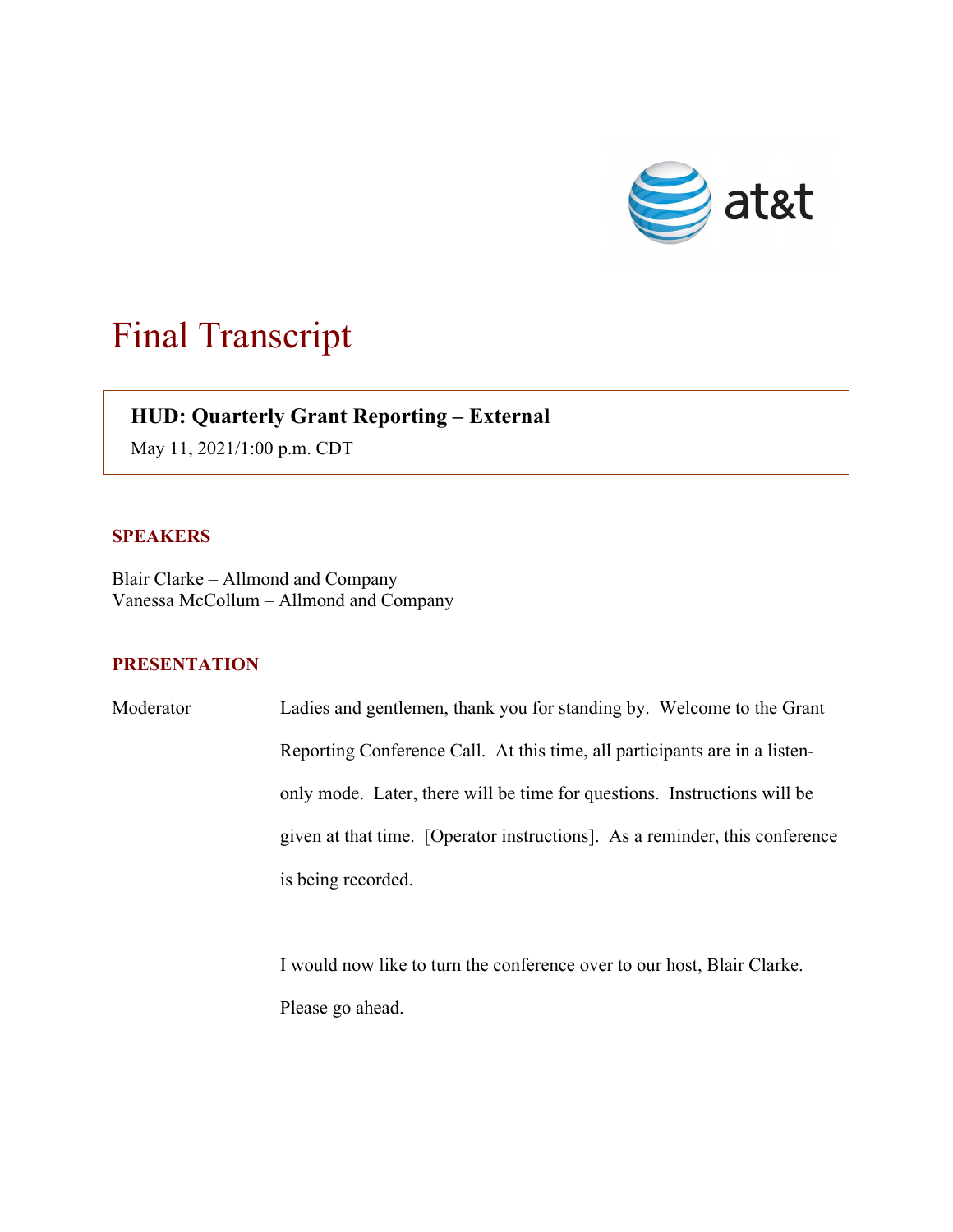Blair Thank you very much. Good afternoon, everyone. Again, my name is Blair Clarke with Allmond and Company. I will be presenting the grant reporting training to you guys today.

> We're going to go over a few logistics slides first before we get into the actual content. Just on webinar logistics, note that this audio is being recorded. The playback number along with the PowerPoint and the transcript will be available on the OAC/OCB SharePoint site at the documents, training, internal training, and training documents. Also, an email will be sent out when the materials are available. That usually happens within seven to ten days.

Also, the handouts were sent out prior to the webinar. They are also available in the control panel. If you click on the document name, it should download them so that you could follow along.

As far as questions and comments, if we have time we'll go over questions and comments later. We'll have an open discussion period if possible, but make sure your phones are muted during the presentation and unmuted whenever the Q&A period comes. Some other ways to ask questions, please submit your questions in the text box using the questions panel. I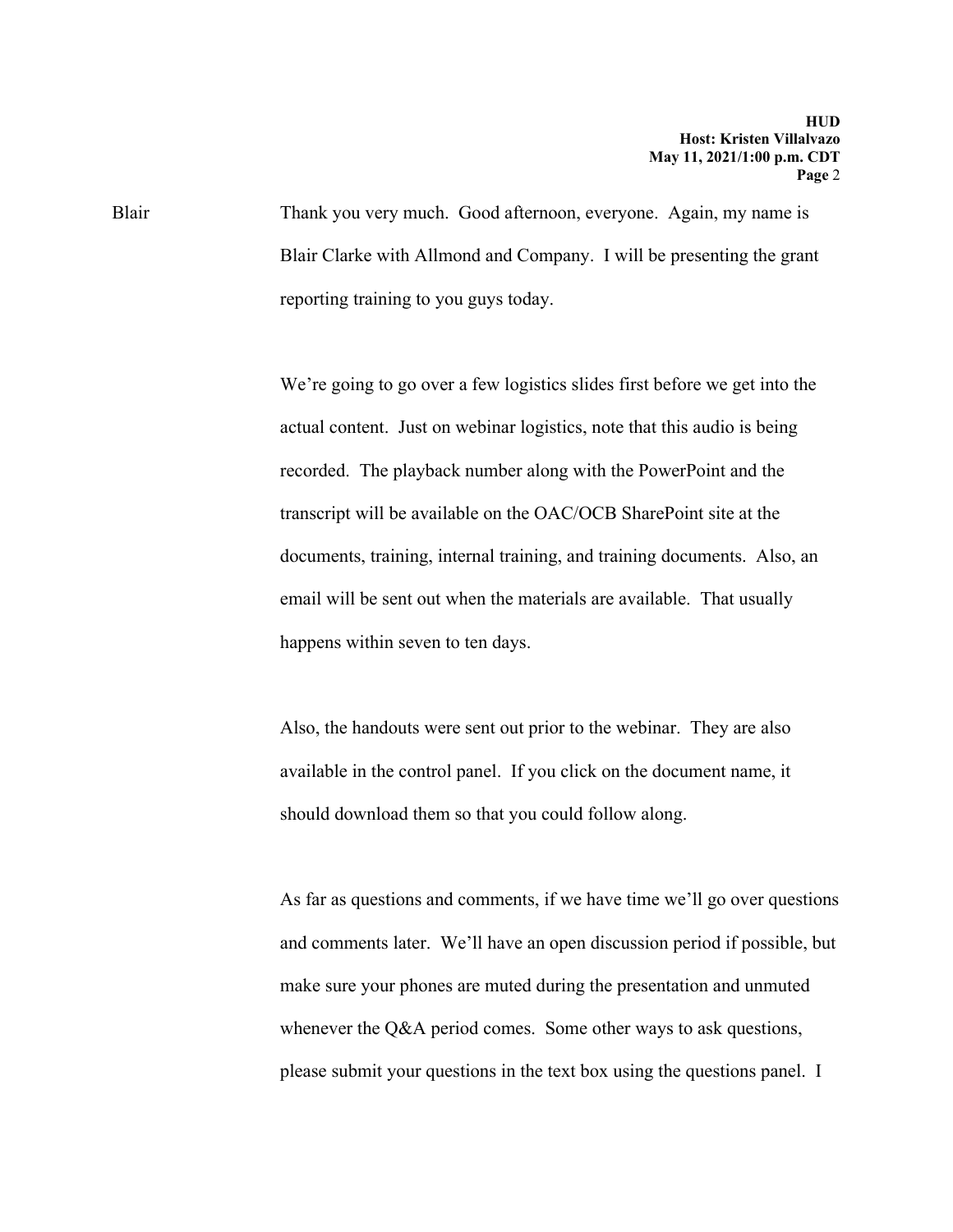have my colleague here, Vanessa. She will be answering your questions on the control panel, so this is probably the best way to ask questions. Then, we'll be answering them throughout the presentation. At the end, if there are any questions, we'll go over those at the end of the presentation as well.

If you don't have a comment or question now and come up with something later that you want to ask, you can also email your question to housing.counseling@hud.gov. Make sure you put the topic of the webinar in the subject line. You can ask your question there, and we'll make sure it gets to the correct people.

Also, for a certificate of training, if you logged into today's webinar you should receive a certificate of training from GoToWebinar within the next 48 hours. Make sure you print that out and save it for your records.

All right, again, welcome to the Grant Reporting Training. Again, my name is Blair Clarke. Today's topic, Grant Reporting is an extremely, extremely important topic we're going to discuss today. Knowing the reporting requirements for your grant agreement and all of the reports that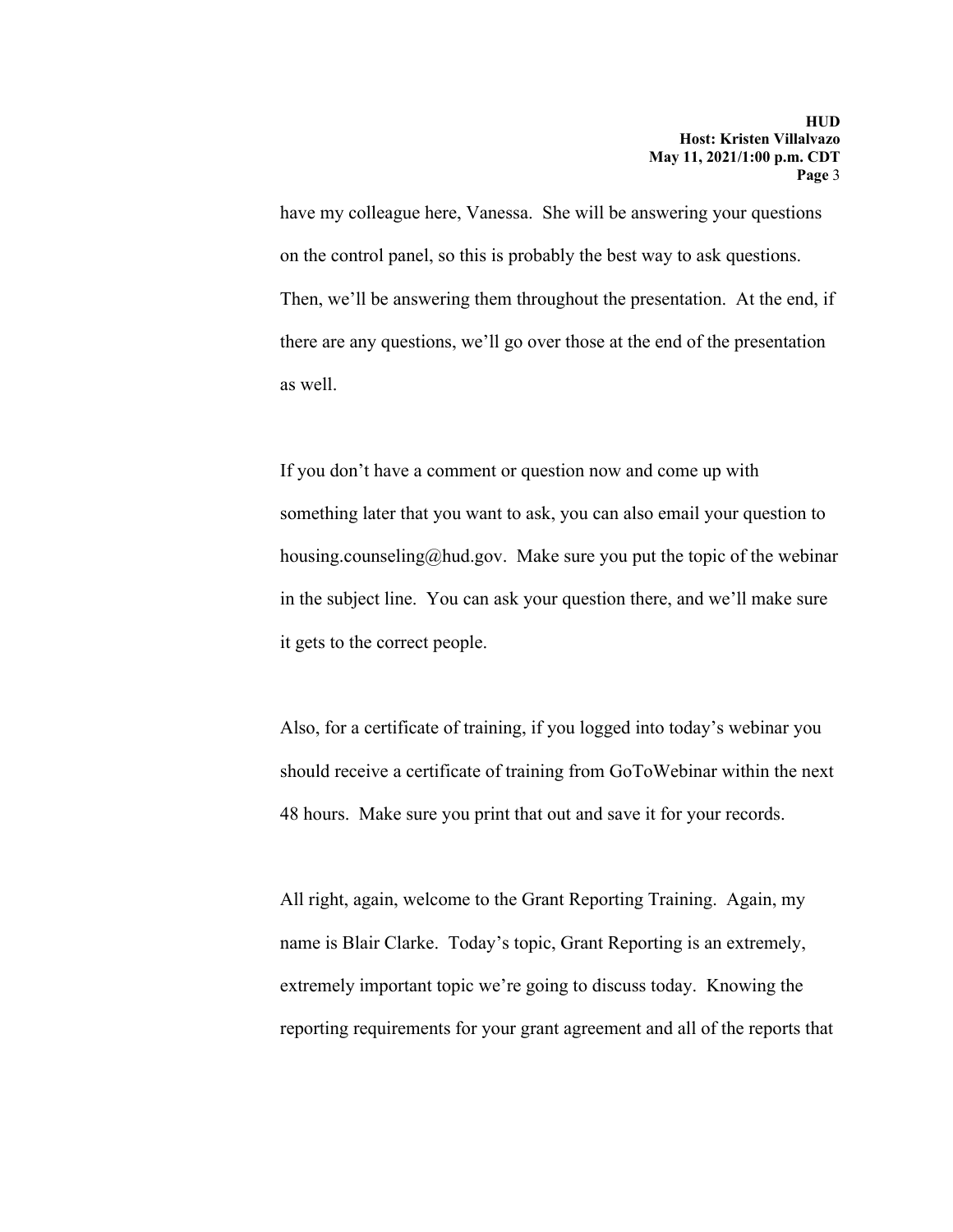are required to be submitted is extremely, extremely important for all grantees and subgrantees to know and understand.

Bottom line, you cannot draw down your grant funds if you have not submitted all of the required reports. It's very, very important that everyone meet the reporting requirements and submit the required reports because if you submit your grant request drawdown, HUD will not be able to approve your drawdown request until you have submitted all of the required reports. It's very, very important that everyone understands what those reports are, where to find those reporting requirements, what the actual reports entail, and the elements that need to be included in all of the reports. It's very, very important, so we're going to talk about those today so that everyone is clear on how to fill out these forms, what should be included, and where to find the information.

Let's take a look at our agenda for today. Again, we'll go through a quick introduction of everyone involved in the training. We'll talk about the course objective and what we hope for you to learn from this training course today. We'll talk about the standards for grant reporting and what authoritative guidance sets those standards. For the housing counseling program, it will be the Housing Counseling Handbook that sets the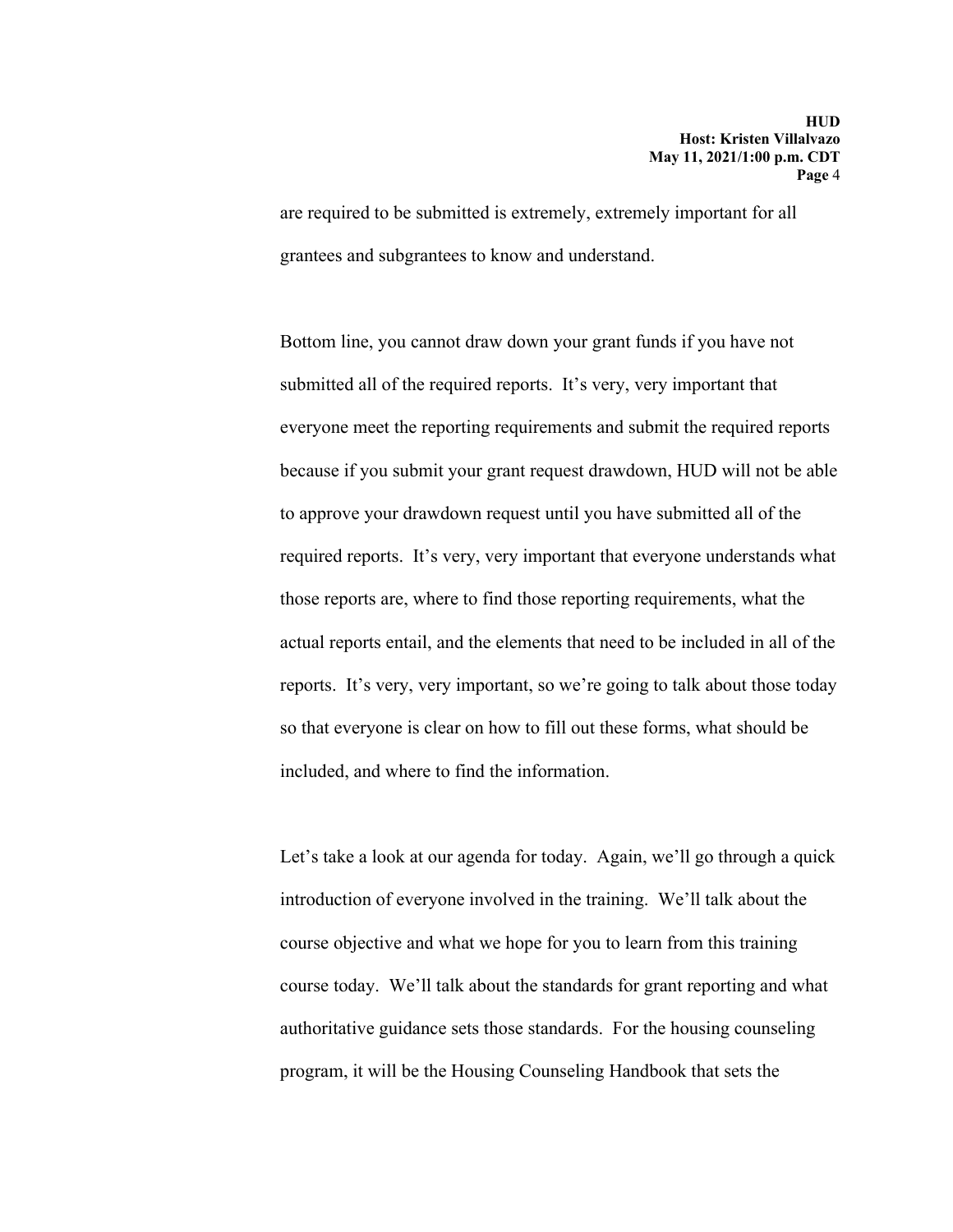authoritative guidance for all participating agencies to submit certain reports to HUD.

We're also going to look at the FY 2020 grant agreement and what the reporting requirements say in the grant agreement. The grant agreement gives additional details on what exactly is required to be reported to HUD, what documents are required, what certain elements are required to be reported by all grantees and all subgrantees.

Then we're going to look at the required reports. We're going to look at the SF-425 Federal Financial Report, which is a summary report that is required to be submitted by all intermediaries, state housing finance agencies. Any pass-through entities that have subgrantees are required to submit an SF-425. This basically summarizes the expenses for all of the subgrantees and the grantee itself to give an overall overview of all of the expenses that have been charged to the grant. We're going to look at the SF-425; we're going to go through it line-by-line so that it is clear on how exactly to fill out the SF-425 correctly.

We're also going to look at the HUD 9902 report as well. This is extremely important to the Office of Housing Counseling. The 9902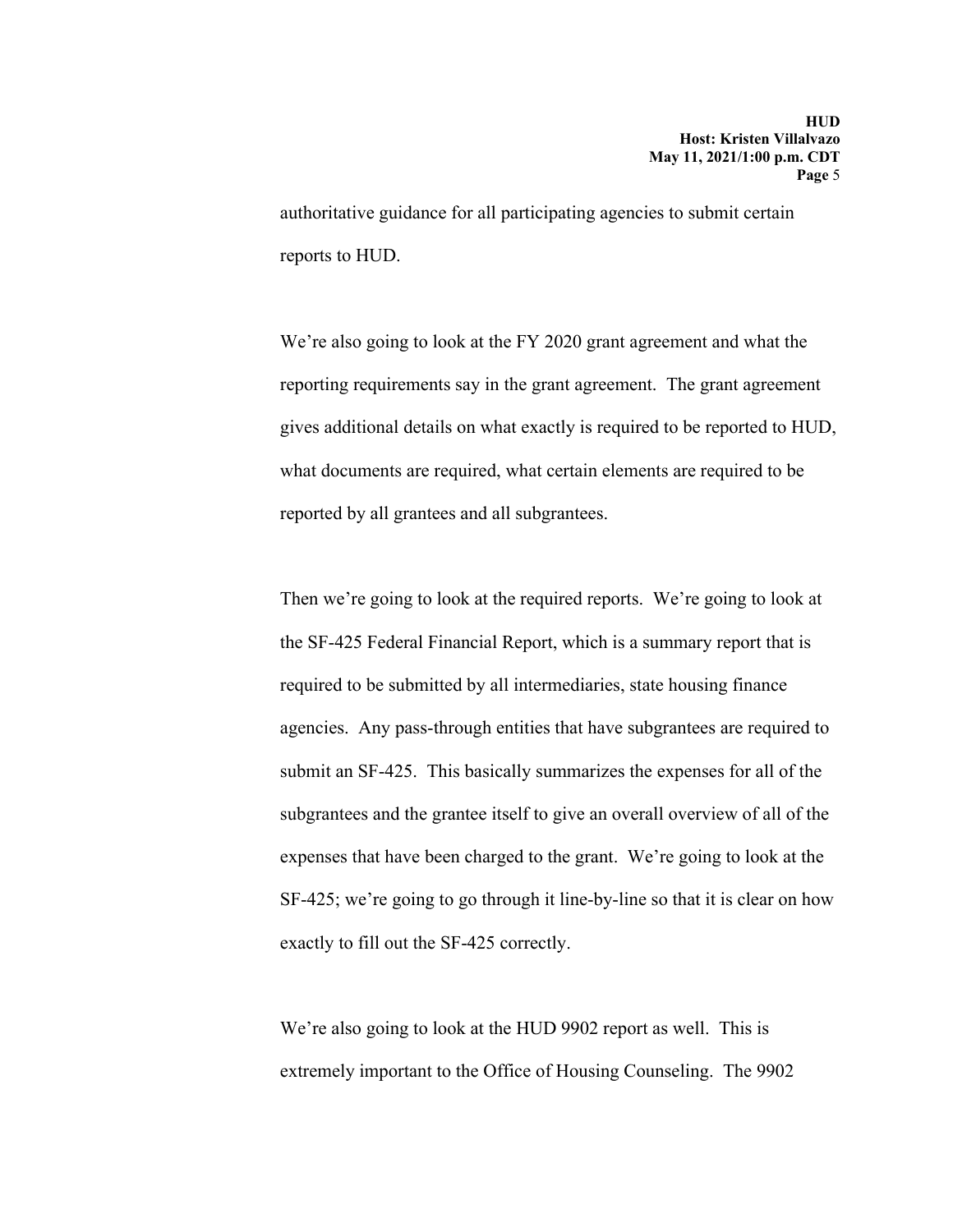reports data on the clients that the agencies are serving, as well as the demographic of those clients. The 9902 data really reports how effective and how impactful the housing counseling program is. The Office of Housing Counseling is really relying on the agencies and the subgrantees to submit accurate, complete data on who actually you are serving and how many clients are being served so that they can measure and monitor how effective their program is. It's very, very important that everyone properly fill out the 9902, and everyone submits it on a timely basis as well.

Next, we're going to look at the Itemized Expense Report. One of the requirements in the grant agreement is for all grantees and subgrantees to submit an Itemized Expense Report. This actually details the line items that are being charged to the grant. It details the actual expenses that are being charged; whether it's salaries, fringe benefits, marketing, training, travel, this will actually give detail as to how much has been spent for each line item.

Then finally, we'll go over the quickly the eLOCCS payment voucher. Once you've submitted all of your grant activity reports, you will be able to submit your drawdown request in the eLOCCS system.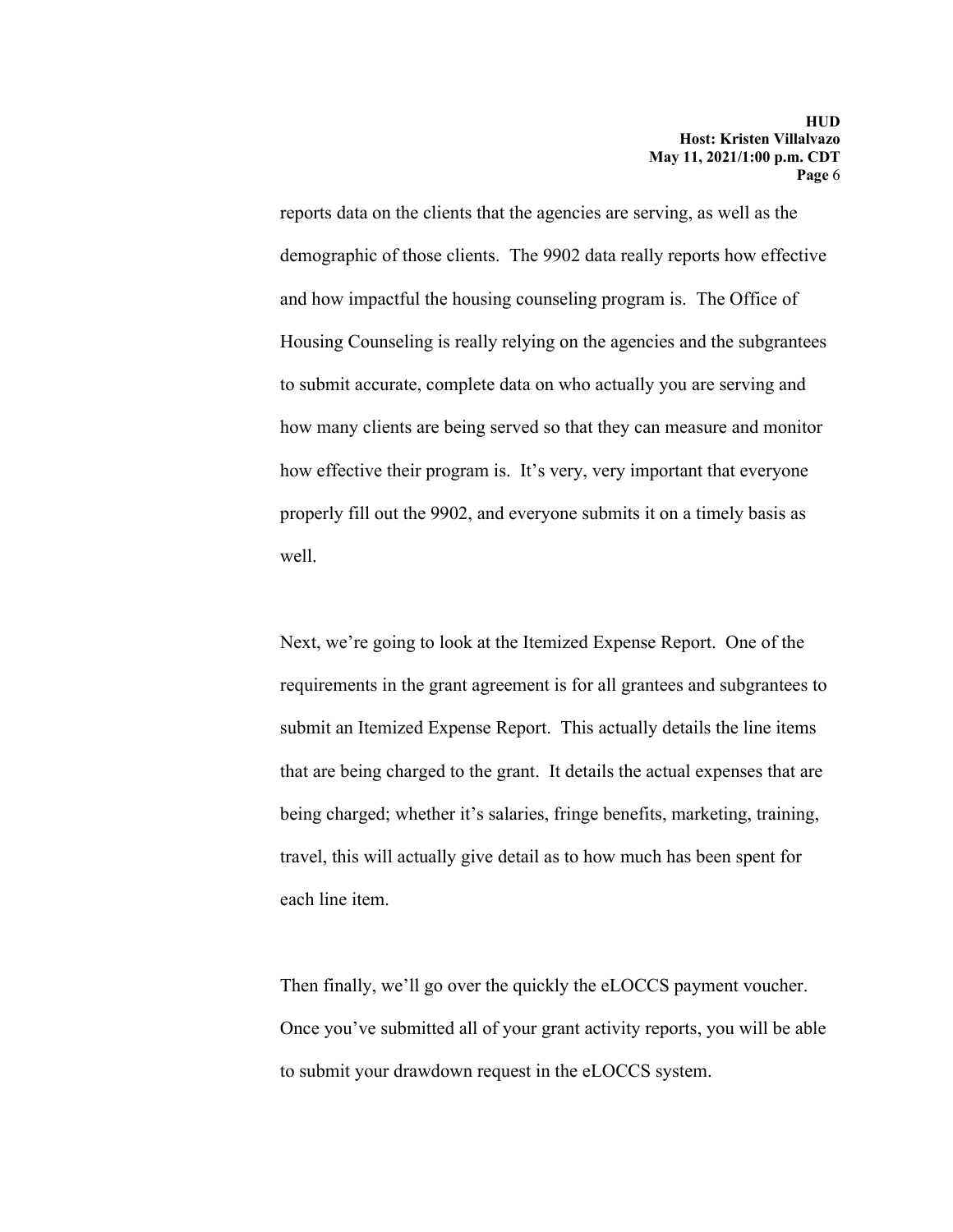Again, for introductions, my name is Blair Clarke with Allmond and Company. Vanessa McCollum is with me here as well. She'll be answering your questions in the text box on the GoToWebinar panel, so make sure you ask any questions on there.

Let's take a look at our course objectives. After completing this course, the learner should be able to identify the regulations related to grant reporting. We're going to go over what are the actual regulations that require all of the participating agencies to submit grant reports. We're going to look at the Housing Counseling Program Handbook as well as the 2020 Grant Agreement to see what the regulations are for grant reporting.

We also want you to be able to identify the required documents and forms that should be reported to HUD's Office of Housing Counseling. Everyone should be able to identify and know exactly what documents, exactly what forms are required to be submitted to your HUD POC. Everyone should be able to properly prepare and report each form. We're going to go over some actual forms line-by-line and describe exactly what should be filled into those reports so that everyone knows how to properly prepare each report and each form.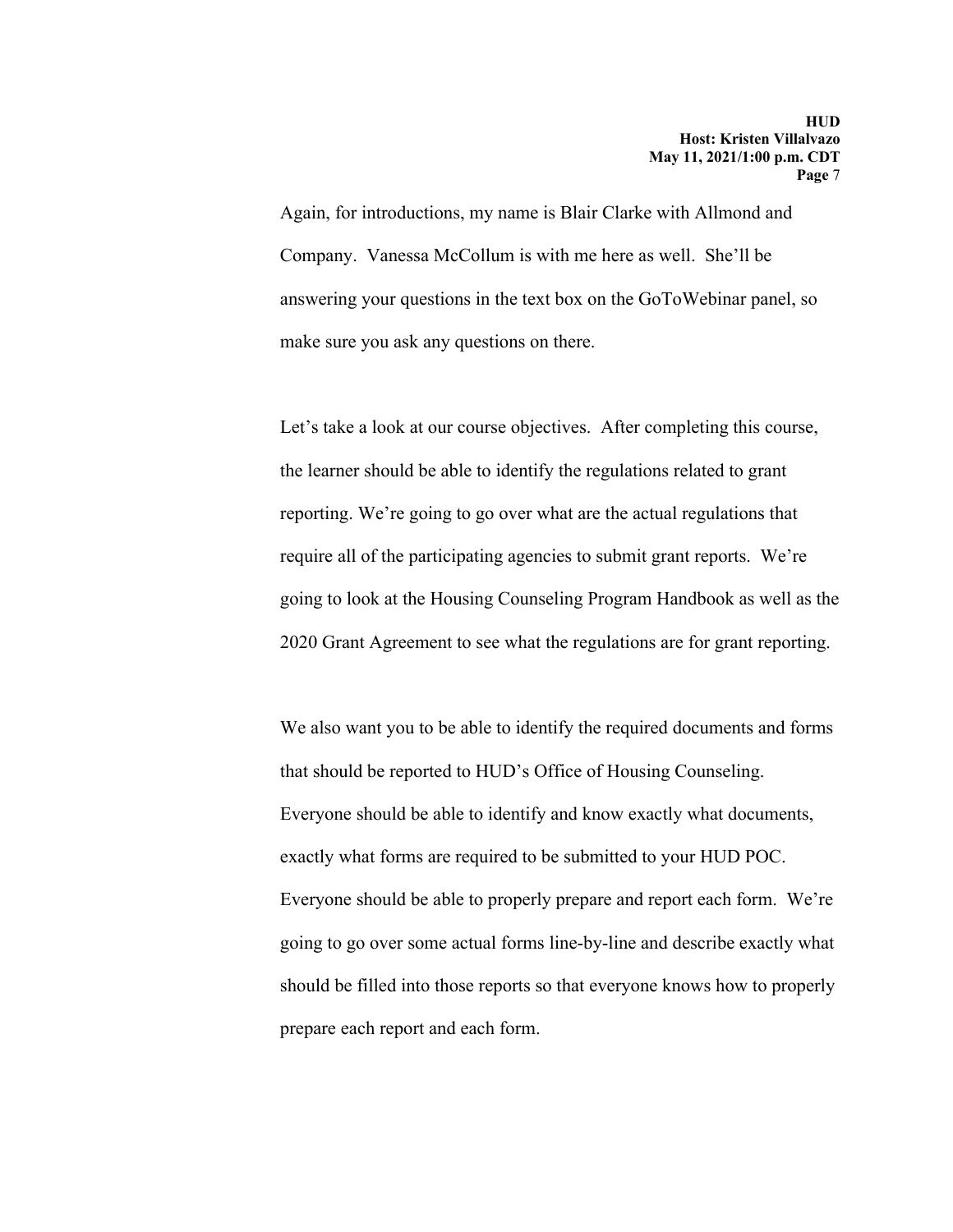Let's start with a little bit of background. HUD's Housing Counseling Program Handbook Section 5-11 states that reports to HUD, participating agencies must submit complete, accurate, and timely activity reports. The reports must be submitted in the format by the date and in the manner prescribed by HUD. Participating agencies that are also recipients of HUD grants or subgrants may be required to submit additional reports as described in their grant agreements and prescribed by HUD.

All right, so this is the over-arching authority, noting that if you are participating in the Housing Counseling program, you are required to submit reports to HUD in complete, accurate, and timely activity reports. It also states that there is going to be additional reporting requirements in the grant agreement. Each year you are participating in the housing counseling program, read through your grant agreement to see exactly what the reporting requirements are in the grant agreement. It's very, very important that everyone knows where to find those reporting requirements.

Let's take a look at what the grant agreement has to say. The FY 2020 Housing Counseling Program Grant Agreement Article 8, Conduct of Work states that grantees shall submit all reports or other materials to their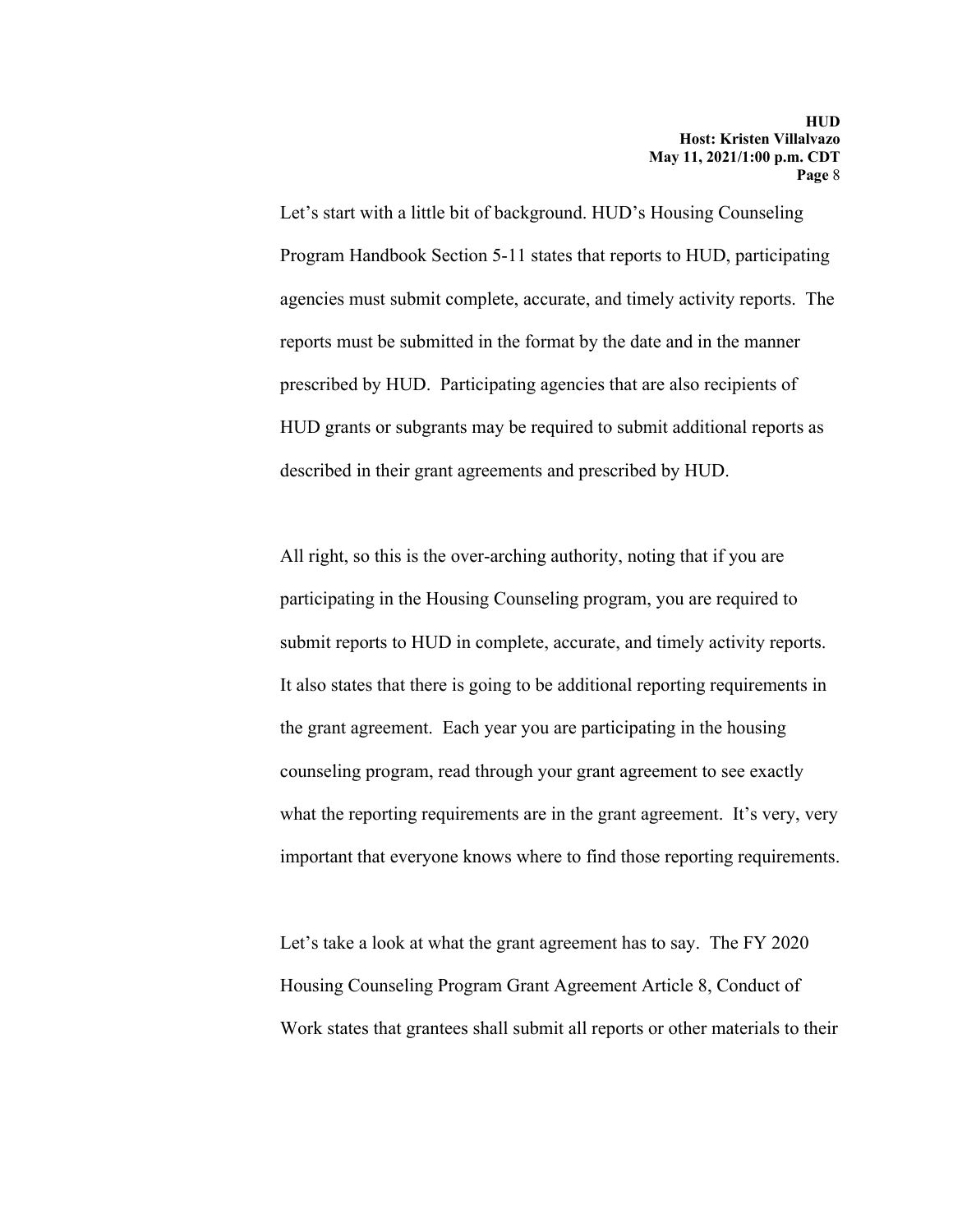HUD POC. Whenever you need to submit any reports or any information to HUD, you will go through your HUD POC.

Article 9 gives the reporting of additional details on the reporting requirements. We're going to take a look at Article 9. Everyone should be familiar with what Article 9 is and the reporting requirements that are stated in Article 9. That's what we're going to focus a lot on today.

The FY 2020 Grant Agreement Article 9 Reporting states that grantees must submit grant activity reports in conjunction with each drawdown request. Grantees managing a network must submit the following information for each subgrantee. Grantees that provide counseling services at their main office must submit a separate report for their main office.

This is the first paragraph in that section. It is letting you know that in order to draw down your grant funds, you must submit grant activity reports, also known as GARs. Again, this is a little different in prior years from FY 19. These reports used to be due quarterly. However, they are no longer due quarterly; they are only due whenever you submit your drawdown request. When you request your drawdown, make sure that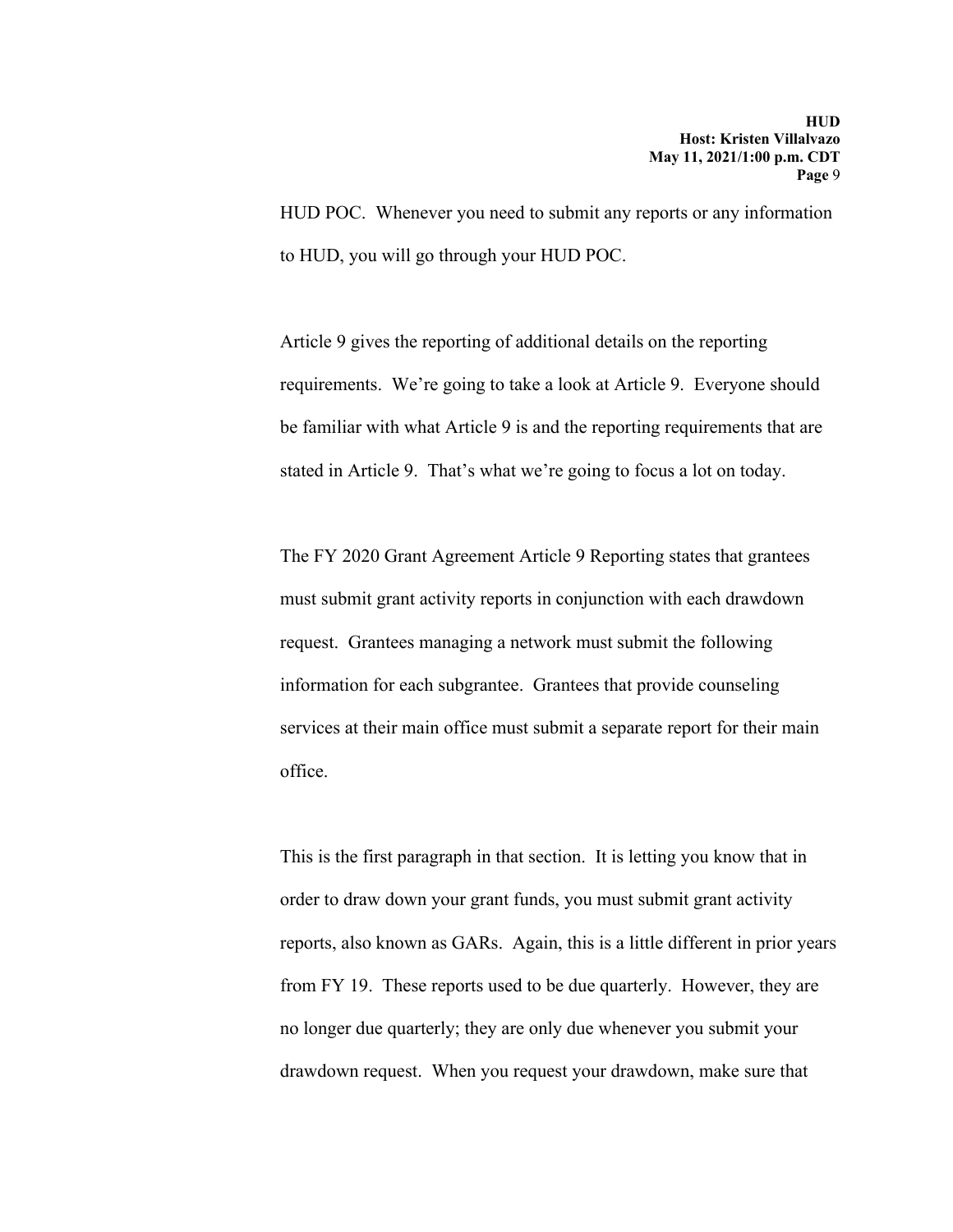you submit your grant activity reports as well. Your drawdown request will not be approved until you have submitted your grant activity reports and until your grant activity reports have been approved. It's very, very important for all grantees and subgrantees to submit those correct reports.

Let's take a look at what those grant activity reports actually entail. There's a long section in that Article 9 reporting section that describes all the necessary requirements. We're going to focus mostly on the financial related reports today. Since we are CPAs and finance is more our background, we're going to focus mostly on the financial aspects.

The first one is the Form SF-425, which is the Federal Financial Report. This report summarizes financial data, including program income and expenses for each quarter. Note that these are only required for intermediaries, state housing finance agencies, and multi-state organizations only. Any pass-through entities that have subgrantees or subgrants, SF-425 is required for those. If you are a local housing counseling agency, an SF-425 is not required for you, but for the intermediaries and pass-through entities, you must submit an SF-425.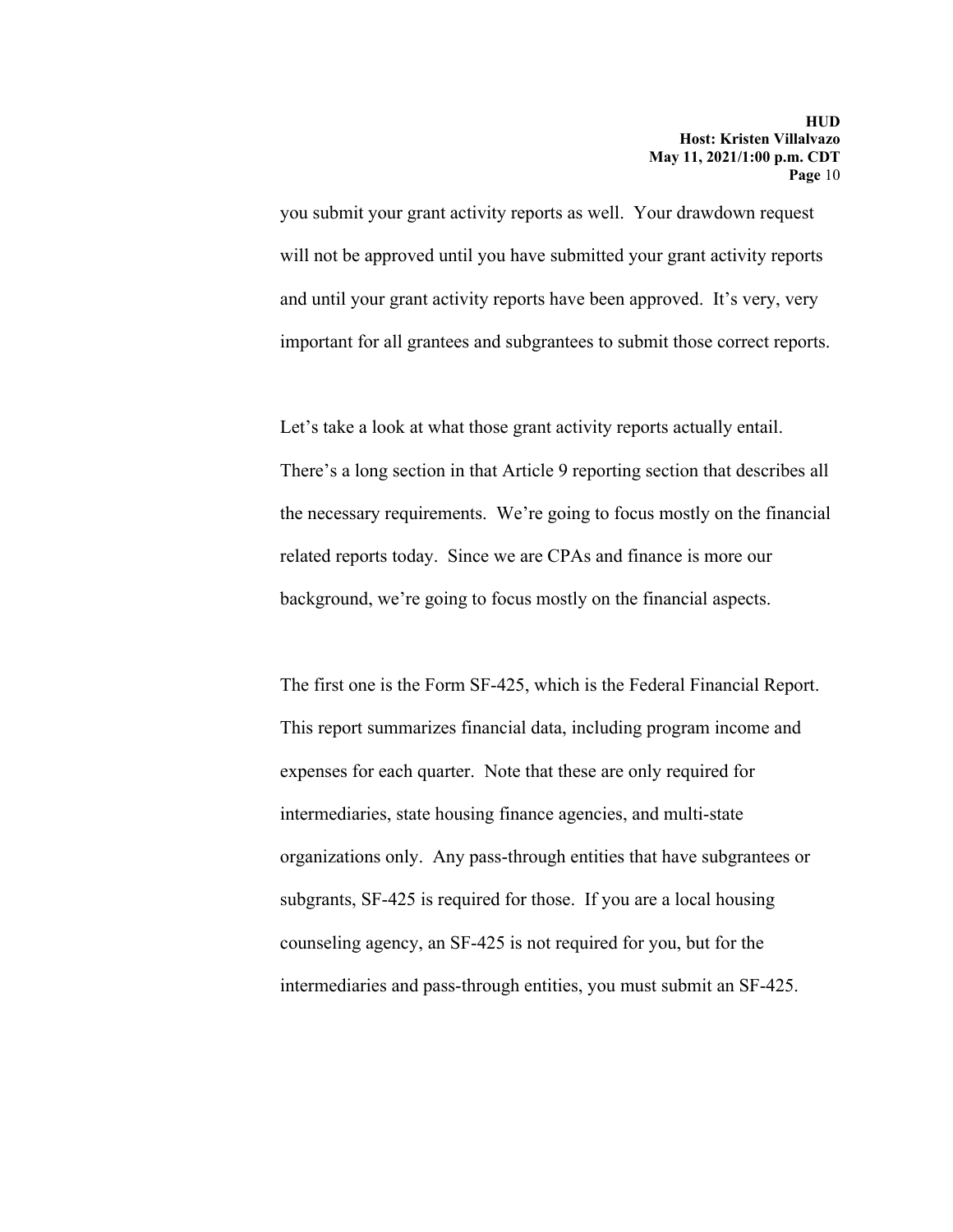The 425 summarizes all the data from your subgrantees' expenses, from the grantees' expenses into one form. Also note that this form is cumulative as well, so as of date of the report, it should be all of the expenses incurred as of that date, not just the activity from one quarter, but it should be all of the activity from the entire grant year.

If you are not familiar with this form and don't have a copy of it, we've provided a link as well so that you can go on the website and pull the link. The SF-425 is a standard form across the entire federal government. This is a link to the SF-425, if you need a copy.

The next element of grant activity report is the HUD 9902, which is the Housing Counseling Agency Activity Report. This reports critical fiscal year-to-date information about housing counseling activity. Again, this information is incredibly important to HUD. This reports the actual demographics and characteristics of the clients that the agencies are counseling. That information is extremely important so that HUD can monitor and determine the effectiveness of the program, so it's very, very important that everyone report their 9902 data.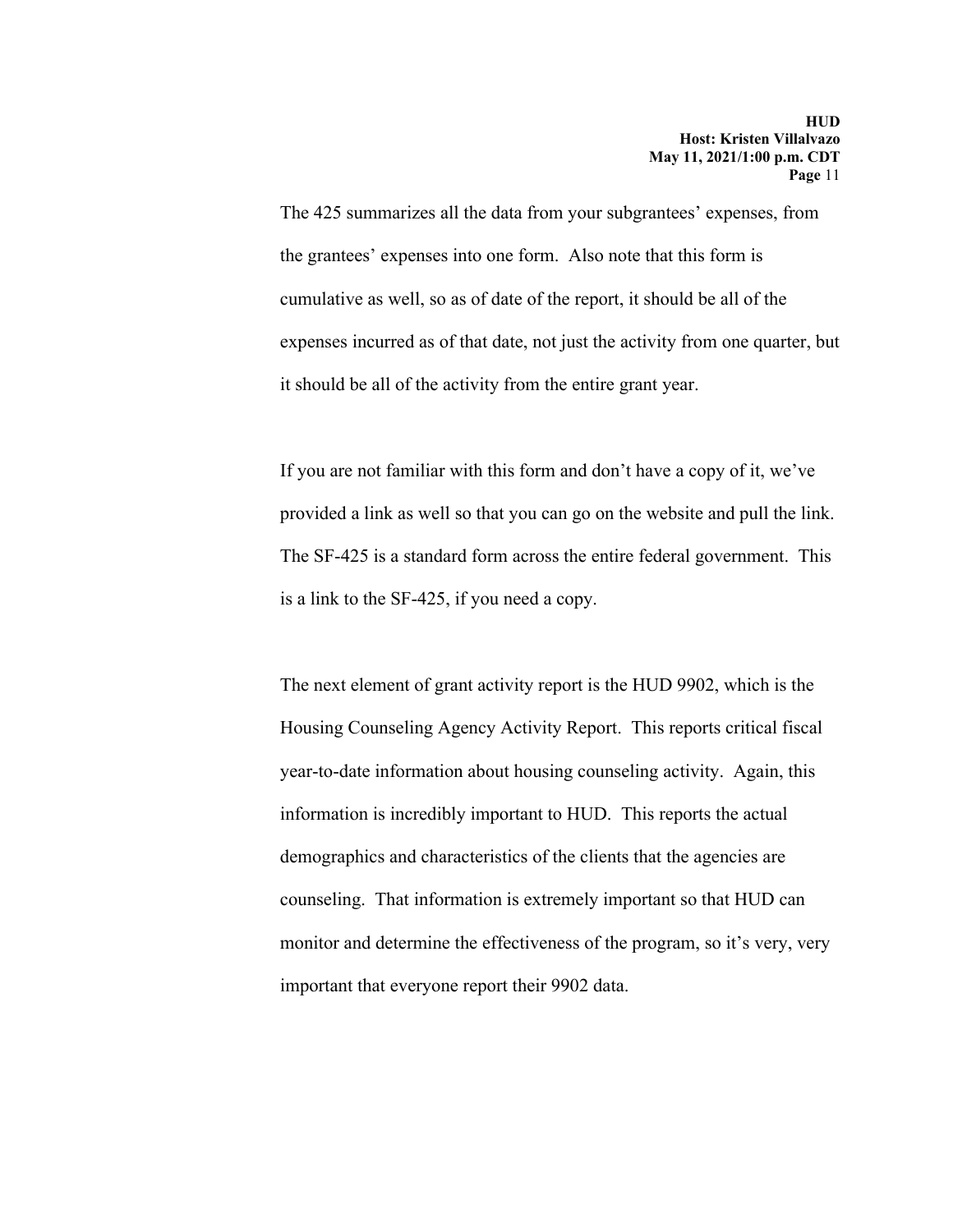Note that the SF-425 and the other reports we're going to go over today, they are not required to be submitted quarterly anymore, only with your drawdown request. But the HUD From 9902 is still required to be submitted quarterly. We're going to look at the dates in a second, but the HUD 9902 report is required to be submitted quarterly, whether you are submitting your grant drawdown requests quarterly, your 9902 data is still required to be submitted on a quarterly basis.

Next element of the grant activity reports we're going to discuss today is the Itemized Expense Report. This report details grantee and subgrantee information related to the eligible grant expenses. This actually details and outlines all of the expenses that are being charged to the housing counseling grant, so how much is being charged for supplies, how much is being charged for salaries, how much is being charged for fringe, how much is being charged for travel, rent. Whatever line items you are charging to the award, this will detail those expenses.

Also should be included in your itemized expense report are the staff hours and the staff hourly rates. These are required per the grant agreement to be included with your itemized expense report. Any salaries or fringe that are being charged to the grant award should come with some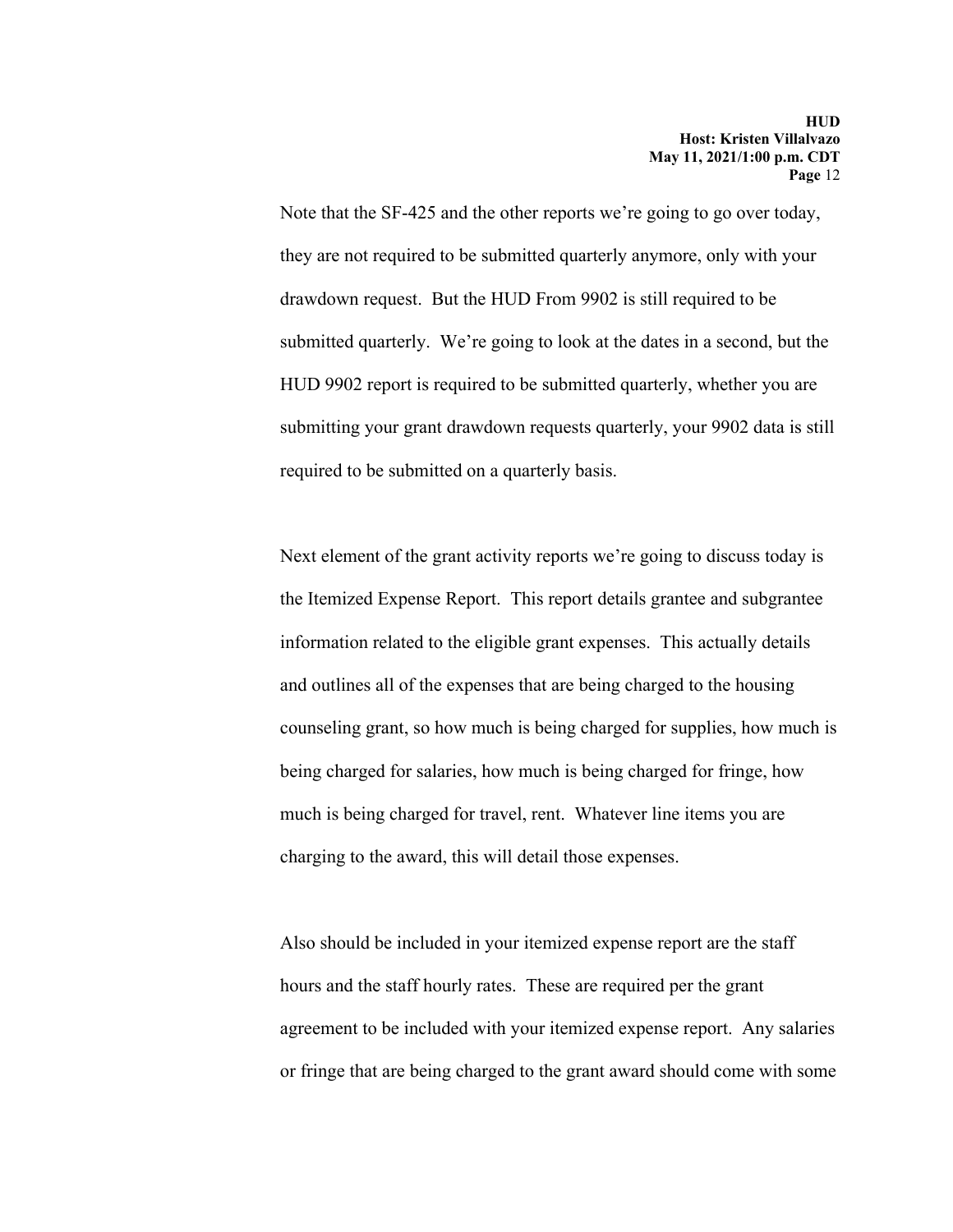hours and the hourly rate for that counselor or that employee. We'll look at a detailed itemized expense report later so that everyone could see exactly what it looks like.

Then finally, the eLOCCS payment voucher. This is the request for grant payments that is electronically submitted through the eLOCCS system. Once you have submitted all your grant activity reports, you can submit your drawdown request as well. Once HUD approves all your grant activity reports, they will be able to approve your drawdown request so you can receive your funding. All of that should go through the eLOCCS payment system.

Let's take a look at some of the actual reports and go through each one of them in more detail. The first one we're going to look at is the SF-425, which again is the Federal Financial Report.

The first box is the federal agency and organization to which this report is being submitted. That one's pretty easy; it's submitting it to the HUD Office of Housing Counseling, so that should go into Box 1.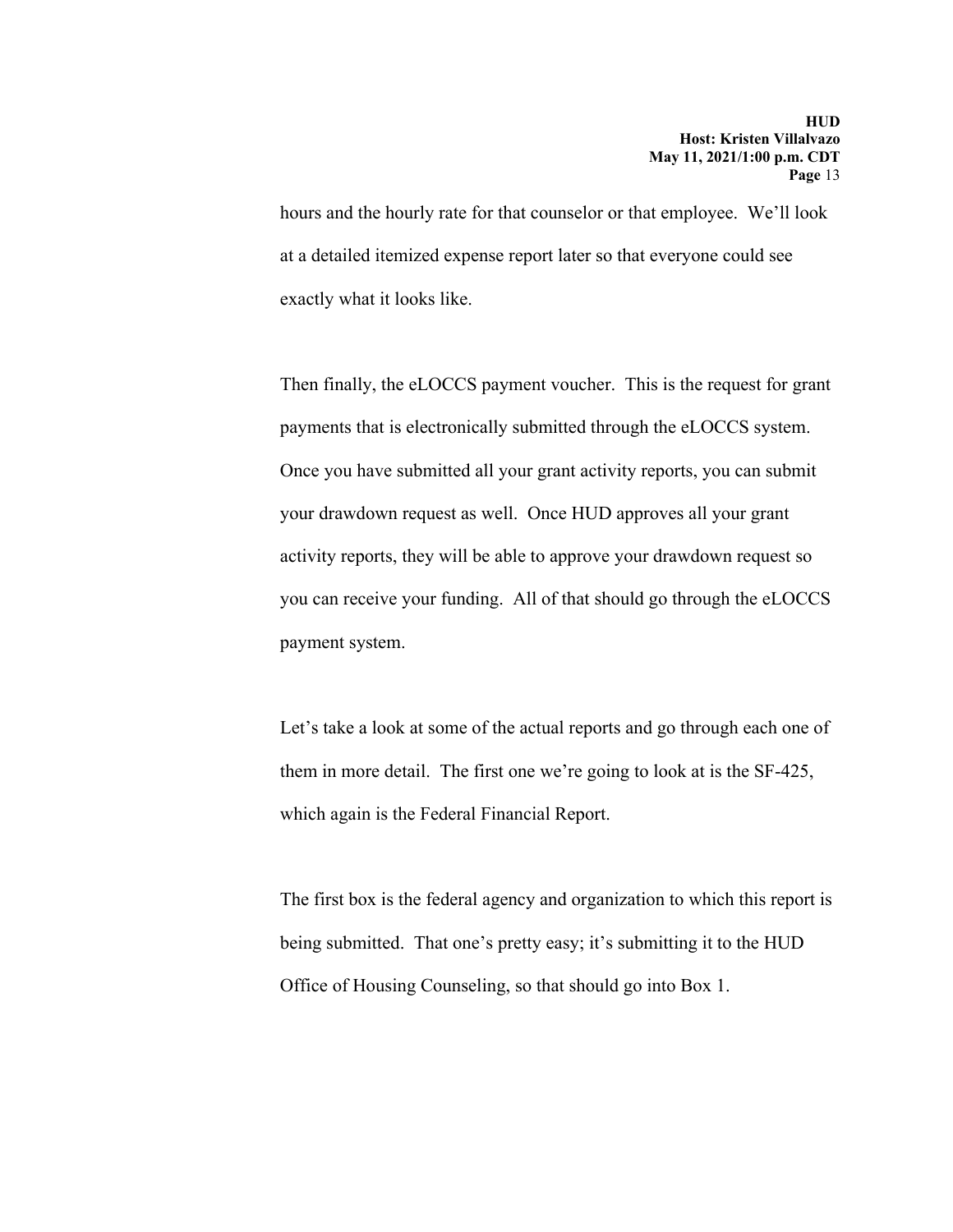Box 2 is the grant number. This grant number is assigned to you by HUD. If you are not familiar with what your grant number is, you can look at your HUD 1044. The grant number is on the HUD 1044. I think it's somewhere at the top; it's like Box 3. It starts with HC, and then it has the fiscal year. If it's a 2020 grant, it starts HC20, and then a numerical sequence after that. So your grant number should go into Box 2.

Boxes 3 through 5 should be completed with the grantee information, so your organization name, address, your DUNS number, your tax EIN number. All of that information is to go into Boxes 3 through 5.

Box 6 will be the appropriate report type. Again, these reports are not required to be submitted quarterly anymore, but for agencies that are still reporting quarterly, you want to check off whether your report is quarterly or not. Also, there's the final report. If you expensed all of your grant funds, if this is the last report that you're going to be submitting, you want to check off that this is the final report.

Then Boxes 7 through 9 should be filled out with the appropriate grant information, so what basis of accounting you are using, if you're using a cash basis of accounting or on an accrual basis of accounting? What is the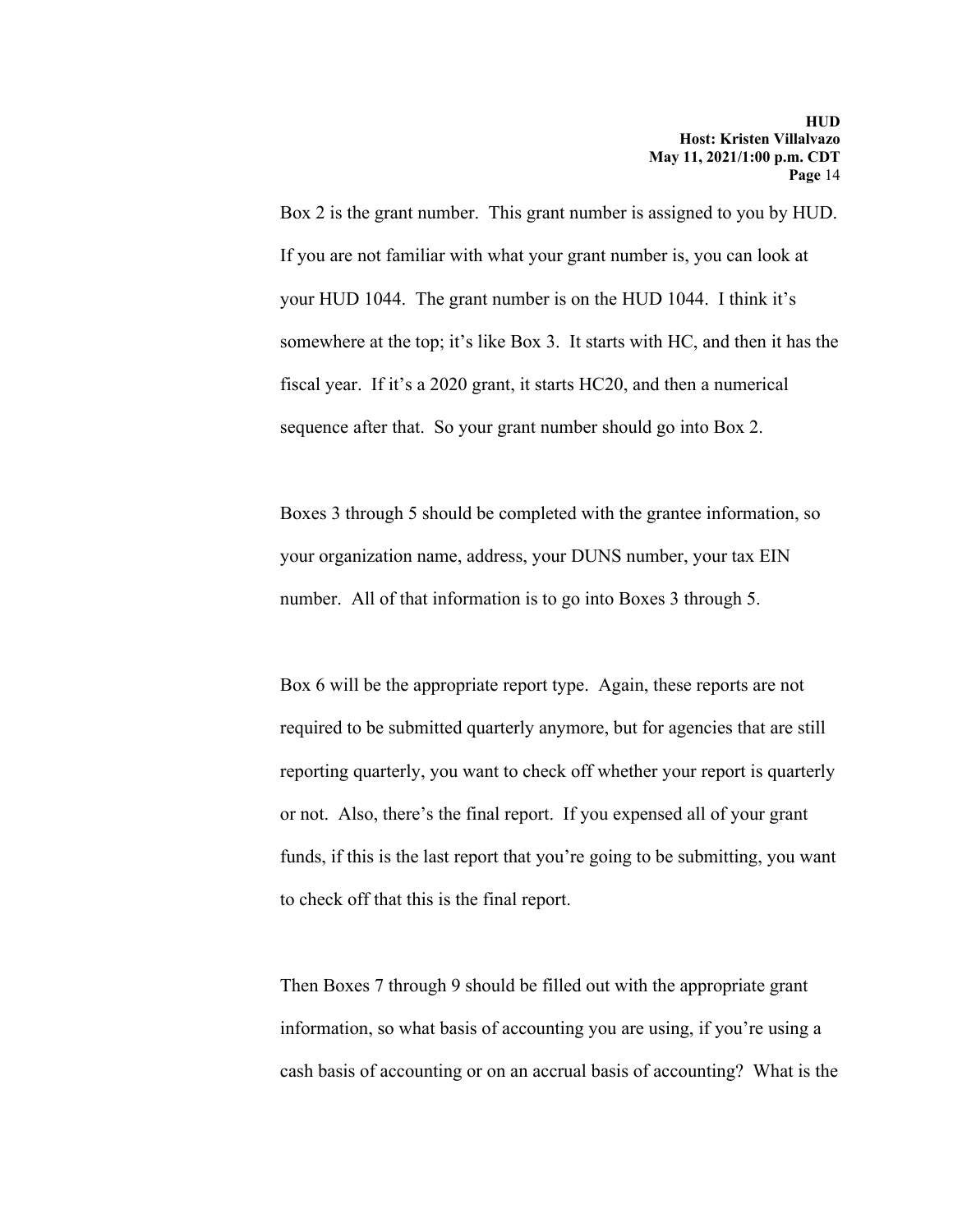grant project period? That's the period of performance of the grant. Again, if you're not sure what the period of performance of your grant is, you can check that HUD 1044. It should have the period of performance of the grant. If it's FY 20 grant, most of the period of performance for the FY 20 grant began October 1, 2019 and ended March 31, 2021.

Then, Box 9 is the reporting period end date. What is the end date of this report? If it is December  $31<sup>st</sup>$  or is September  $30<sup>th</sup>$ , whatever the end date of your SF-425 is that you are reporting.

Now, let's go into Box 10. Box 10 is where you will actually detail the expenses and the activity that has been performed on the grant award. Let's take a look at our first section, Federal Cash; Box 10a is cash receipts. This will be the cumulative amount of cash received. If you have previously drawn down any of the funds on the grant award, this amount will go into cash receipts. If this is your first SF-425 that you are submitting and you haven't previously drawn any funds, then this amount should be zero.

Any funds that you have already received on the award and you have drawn down should go into Box 10a. Again, this report is cumulative.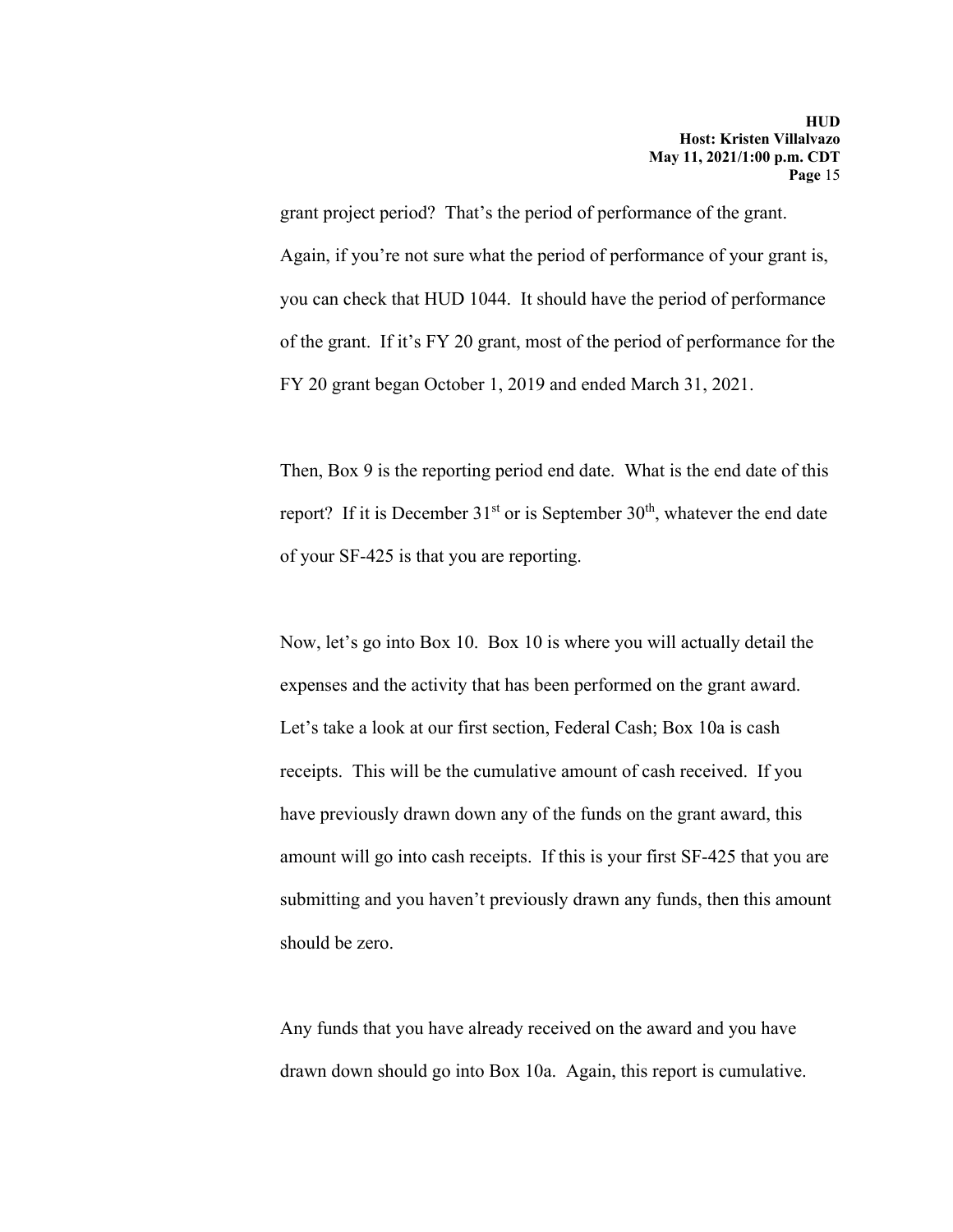It's not just the activity from one quarter; if you are presenting your second quarter SF-425, it shouldn't just be the activity from the second quarter. It should be activity from the first quarter and the second quarter—it should be cumulative.

Box 10b is the cumulative amount of federal funds dispersed, so how much disbursements have you made on the grant of the expenses that you have incurred? How much disbursements have you made to your subgrantees for the expenses that they have incurred? That should go into the cash disbursements line, Box 10b.

Also note that your cash disbursements, because this is a reimbursable grant, your cast disbursements should not be less than your cash receipts. Your cash disbursements should not be less than your cash receipts. You should have more cash disbursements than you have cash receipts. So that Line C where it says "Cash on hand is Line A minus B," that amount should be negative. You should have more disbursements than you receive. This grant is reimbursable. You should already be disbursing your funds and HUD should be reimbursing you that money. So your cash on hand line should either be zero or it should be negative. That's very, very important.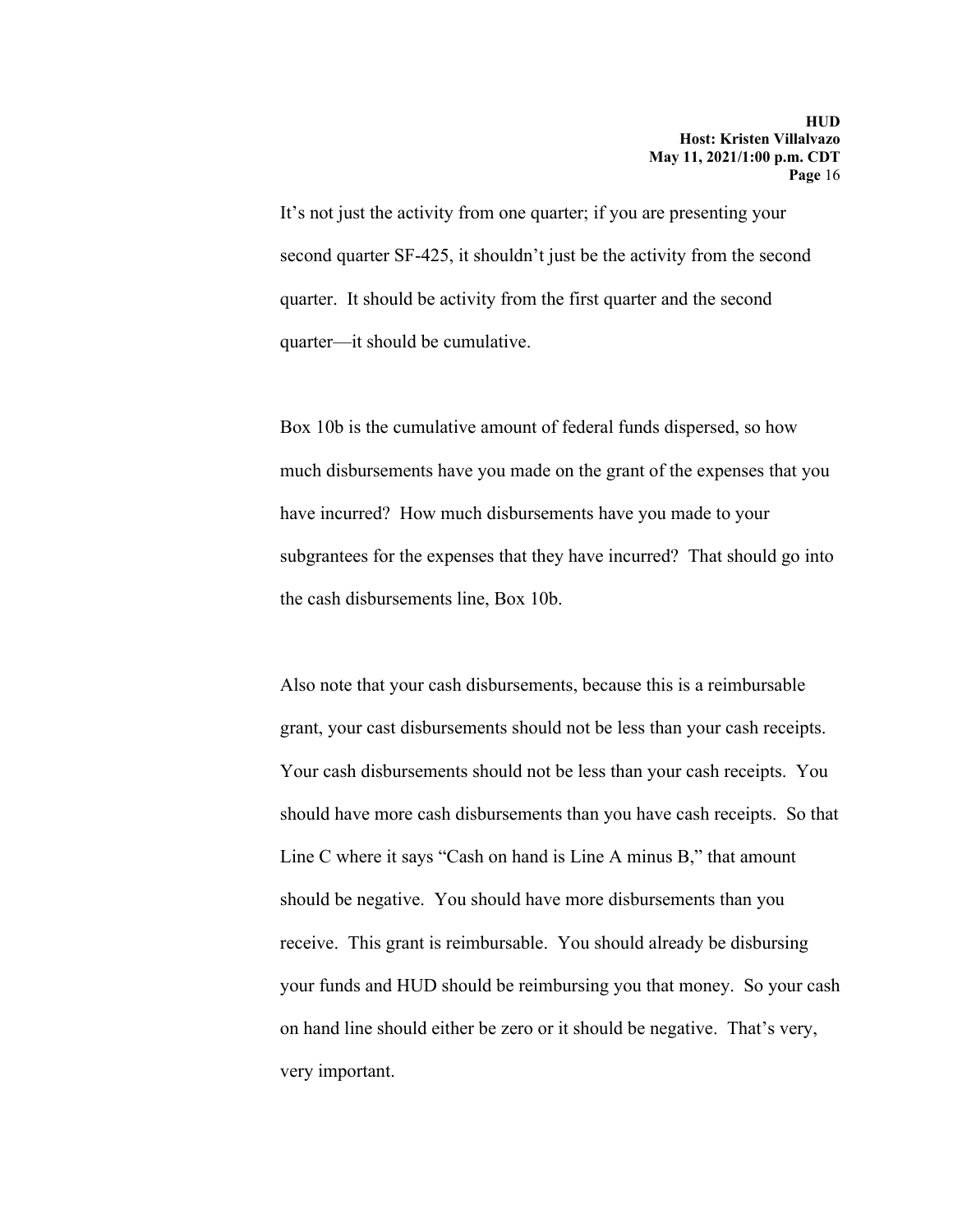The next section, federal expenditures and unobligated balance. So your Box 10 is your federal funds authorized. This is the total amount of your grant award. Again, if you are not familiar with what your grant award is, then you can look at your HUD 1044. It has a total amount of your grant award. That's what should be going to Box 10D.

Box 10E is the total grant year to date expenditures. So how much expenses have been charged to the grants as of this reporting period? How much have subgrantees expenses been charged to the grant? How much have the grantee expenses been charged to the grant? Again, a cumulative amount, not just the activity from this period but a cumulative amount across the total life of the grant. What are the total amount of expenditures that have been charged to the grant?

Line F is the federal share of un-liquidated obligations. This is pretty rare. I usually see this as being zero, but if you have any expenses that have been incurred and not yet been recorded, they will go into Line F. Line G is a total so that would be the total amounts of Line E and F. So that should reflect the total amount of expenditures charged to the award for a sub-grantee and the grantee itself the total amount of expenses that have been charged to the award to the date of the grant award.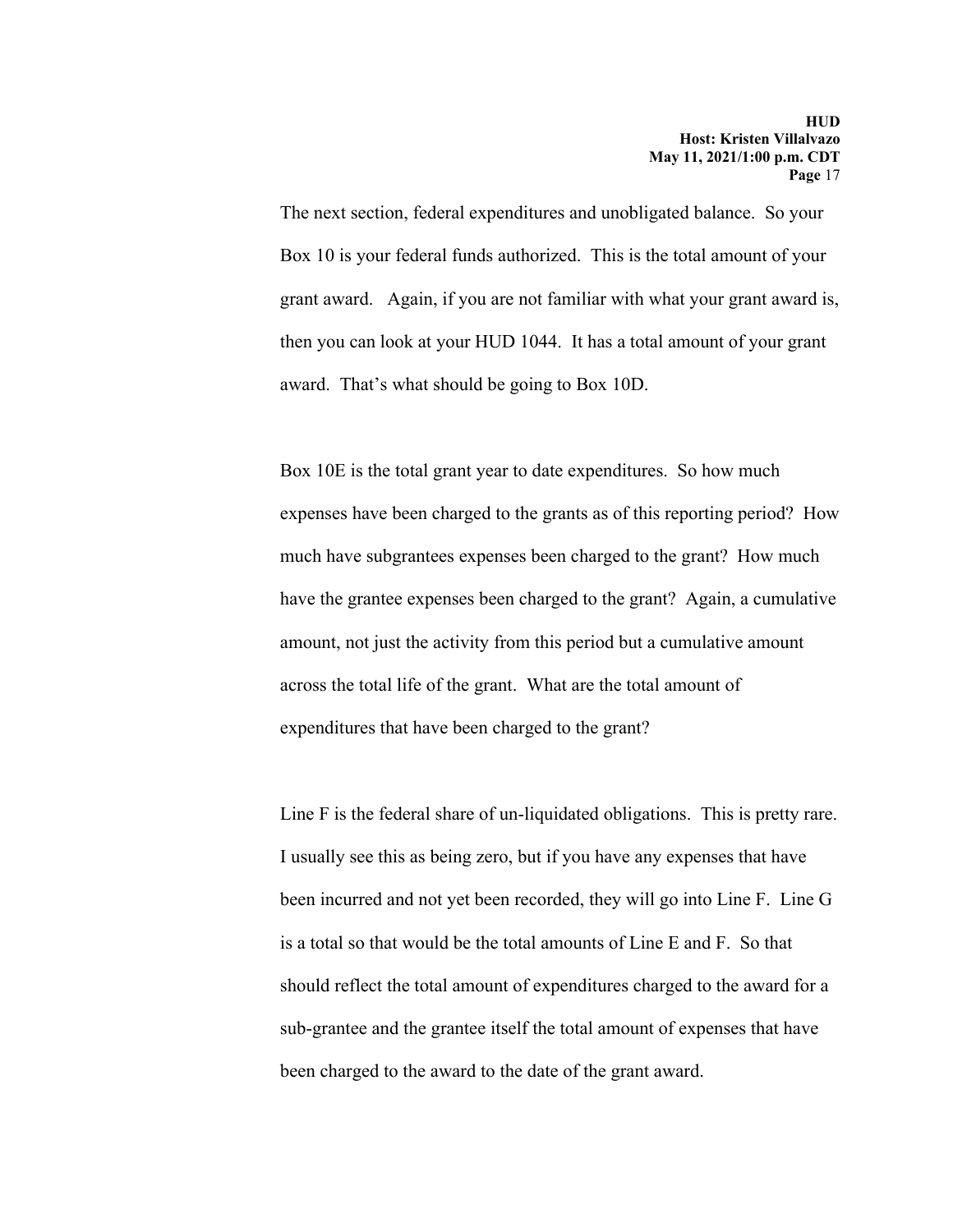Line H is also a calculated balance. That is your Line D minus Line G. So it is the total amount of the grant award minus your total amount of expenses. So that should be what is remaining on your grant award.

Also note that this amount should not be negative. This amount should either be zero or it should be positive. You should not be expensing more than you are authorized to use. Very important.

The next two sections are typically not applicable to the Housing Counseling program. Recipient shares are just any matching requirements that are up there but the HUD Housing Counseling program doesn't have matching requirements. For program income that would be any program income that is charged to the federal award. Again, that's usually zero as well.

The next section, Box 11. That should be the indirect expenses that are being charged to the grant. So for Box 11 you want to make clear what indirect cost is being charged to the grant.

So for 11a you want to put the type of indirect cost. Are you using the 10% de minimis? Is there a NICRA in place? That's where you will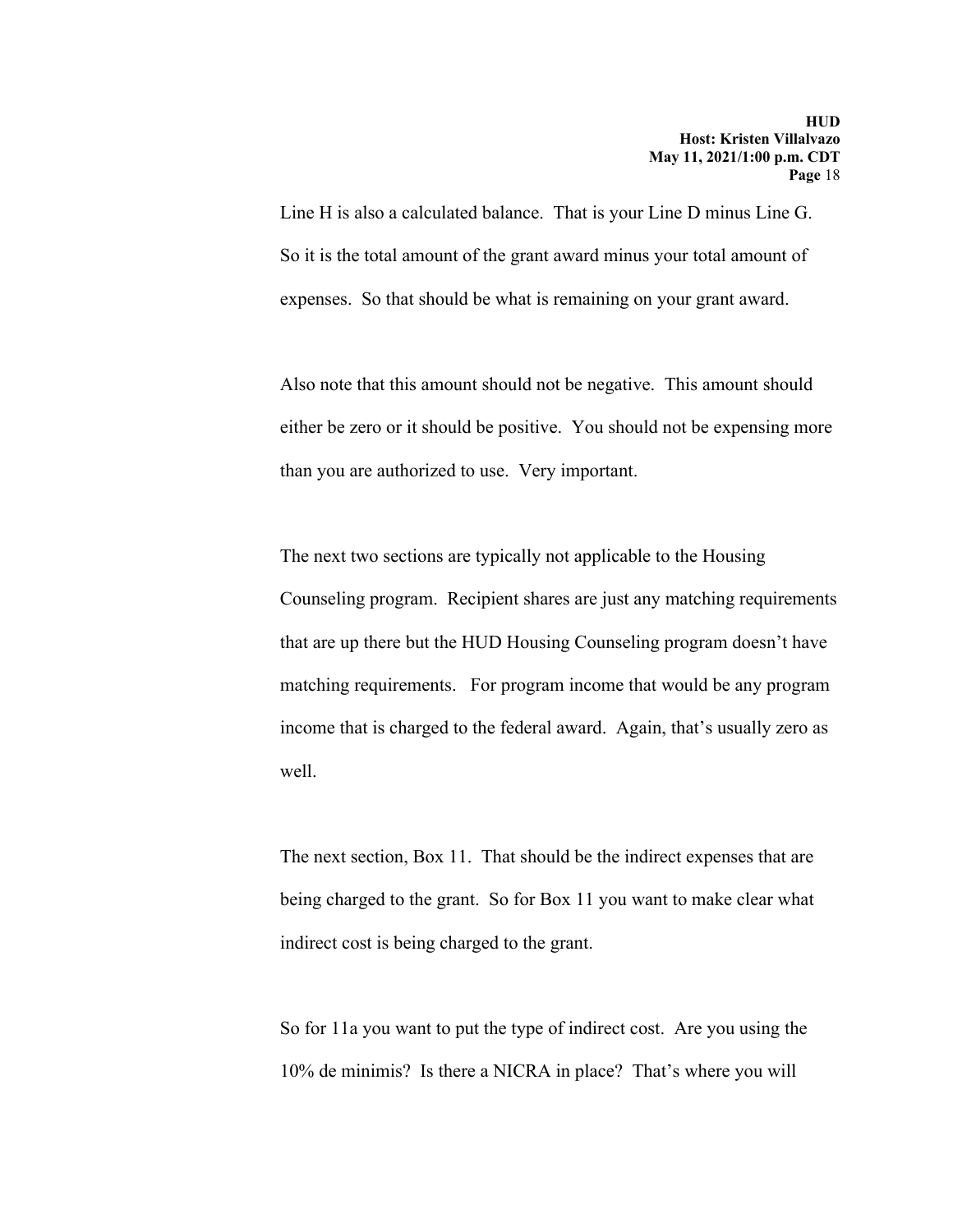identify whether it's 10% de minimis or you're using a NICRA or your subgrantees are using a NICRA. So Box 11a will be the type of the indirect expense. Box 11b will be their actual rate. So if you're using a de minimis you would put 10% into Box B. If you're using the NICRA, whatever your approved rate is will go into Box B.

Box 11c, the period from and period to. So what is the effective date of your NICRA? When is your NICRA effective? So that date should go into there. If you are using the de minimis, I would suggest using the period performance of the grant.

Box D will be your base, so the base of how you determined your indirect cost. What is your total direct cost that you use to determine how much indirect cost you should charge? So Box D should be the total amount of direct cost times the rate that you have established, and that should equal to Boxes E and F of how much your indirect cost is.

Box D should be your base. What did you determine was your direct cost in order to determine your indirect cost? And then your total indirect cost expenses go into Boxes E and F, and then G will be the total if you have more than one.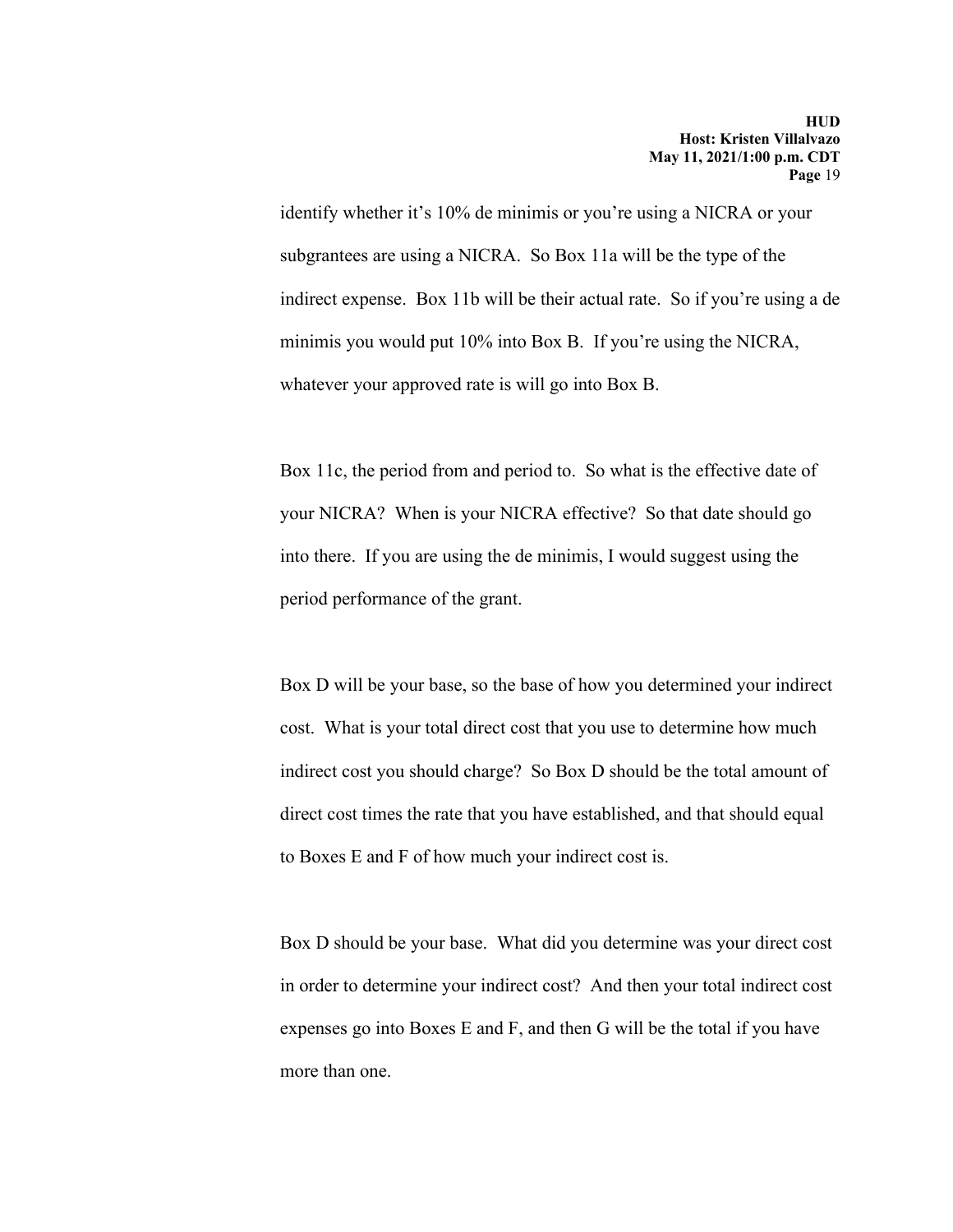For any grantees that have multiple subgrantees that use the de minimis rate, I would just include the totals of all the subgrantees that are using di minimis on one line. But if you have multiple subgrantees that are using the NICRAs in different NICRAs, you can use an attachment to this SF-425 and it has like a spreadsheet listing out all the subgrantees that have different NICRAs and the rates and bases that they're using to charge indirect costs.

Then finally Box 13. Box 13 is the certification. So there's a paragraph here that is noting to the best of your knowledge and belief the report is true, complete and accurate. So whoever you're authorizing official is for your agency, whether that's the executive director or CFO or housing counseling director, they should verify and sign this report certifying that the report is true and the report's complete and accurate.

So that covers the SF-425. Hopefully that was clear,-4 going through box by box what exactly should be filled out in the SF-425. I have seen some SF-425s incorrectly filled out, so it's very, very important to make sure that you fill out these boxes with the correct information.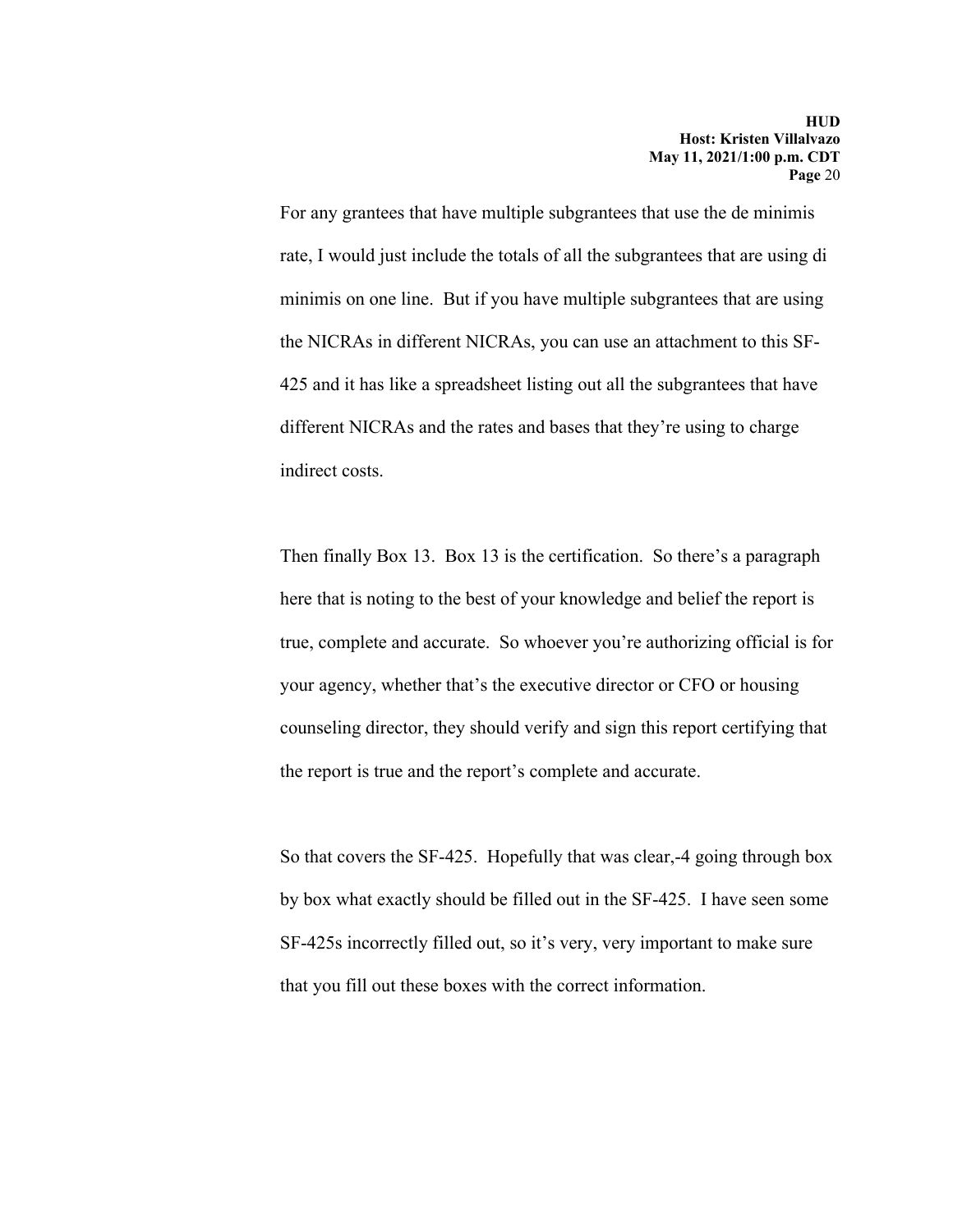But next let's look at the HUD 9902. So the HUD 9902 reports information on the number of housing counseling clients, their demographic characteristics, the counseling and education services received and the impacts of counseling. So again, these reports are very, very important to HUD. The data collected through this form is critical for accurate measurement, monitoring and communication of the impact and effectiveness of the housing counseling program.

So the Office of Housing Counseling uses these 9902 reports, uses the data in the 9902 to determine and monitor how impactful their program is. Is it reaching the right people? Who is the program reaching? So the information is very, very important in this 9902. HUD is relying on the agencies and subgrantees to submit accurate and complete 9902 reports.

Let's look at completing a 9902 and the methodology behind completing the 9902 report. The 9902 data is cumulative based on the fiscal year. So again, it's not just the activity from one quarter or one period. It should be the cumulative data based on the fiscal year. That is HUD's fiscal year, not your agency's fiscal year.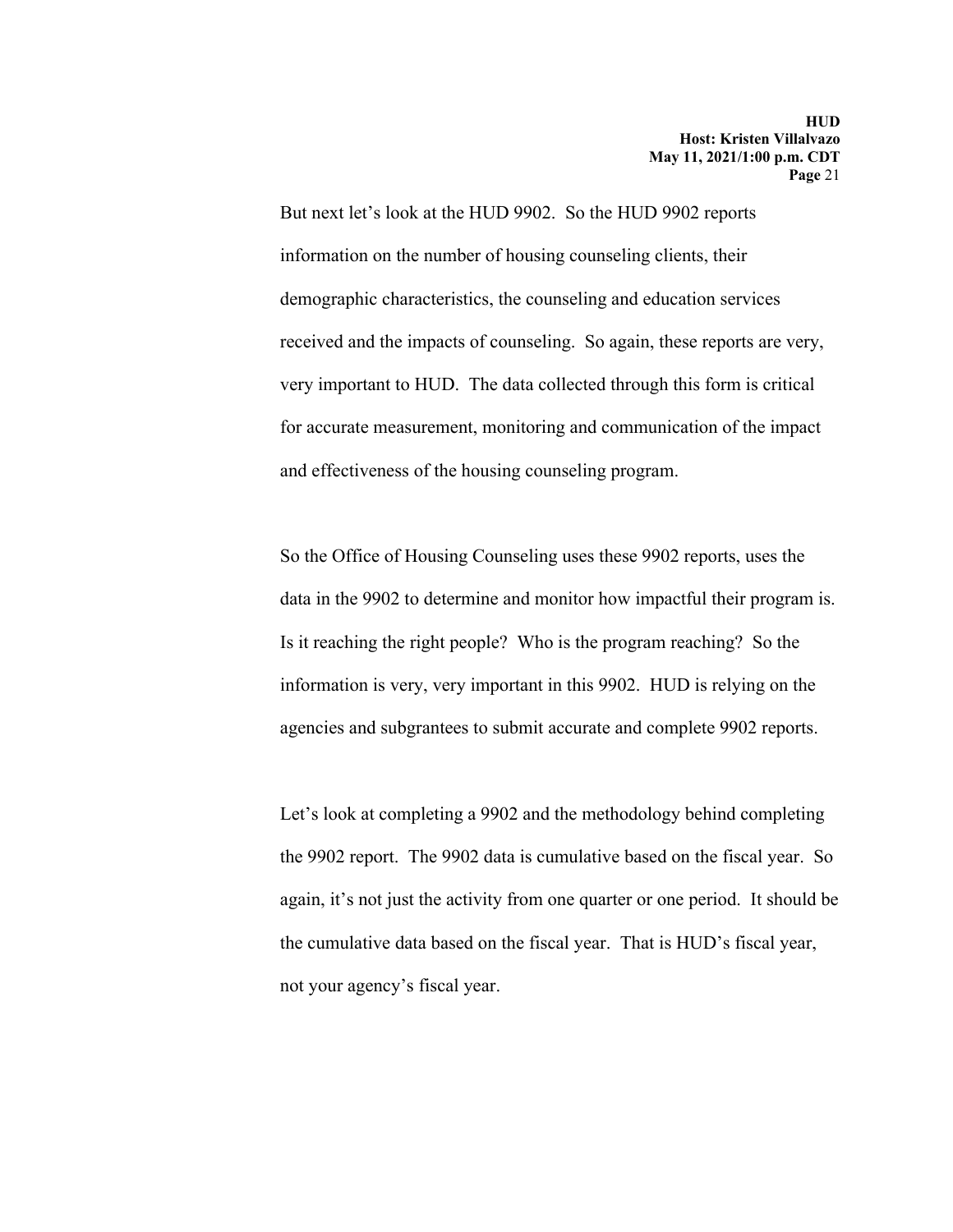So HUD's fiscal year, it starts October  $1<sup>st</sup>$  and ends September  $30<sup>th</sup>$ . So it's based on HUD's fiscal year, not your agency's fiscal year and not the calendar year. HUD's fiscal year is October  $1<sup>st</sup>$  through to September  $30<sup>th</sup>$ . So your 9902 data should be cumulative based on HUD's fiscal year.

Also the count should be by household. A family or couple is counted as one household regardless of the number of people from that household attend a single session. So if a couple attends a session and they bring two kids with them that does not count as four people or as four counts in the 9902. It only counts as one per household. So it's very, very important you measure and know how to exactly count the info going into the 9902.

The count should also be based on distinct services as well. So for example, if a household attends one first-time homebuyer's workshop, one pre-purchase counseling session and one post-purchase counseling session, that counts as three distinct services on the 9902. On the other side, if a household attends four pre-purchase counseling sessions, that only counts as one distinct service on the 9902. So count should be by household by the distinct services.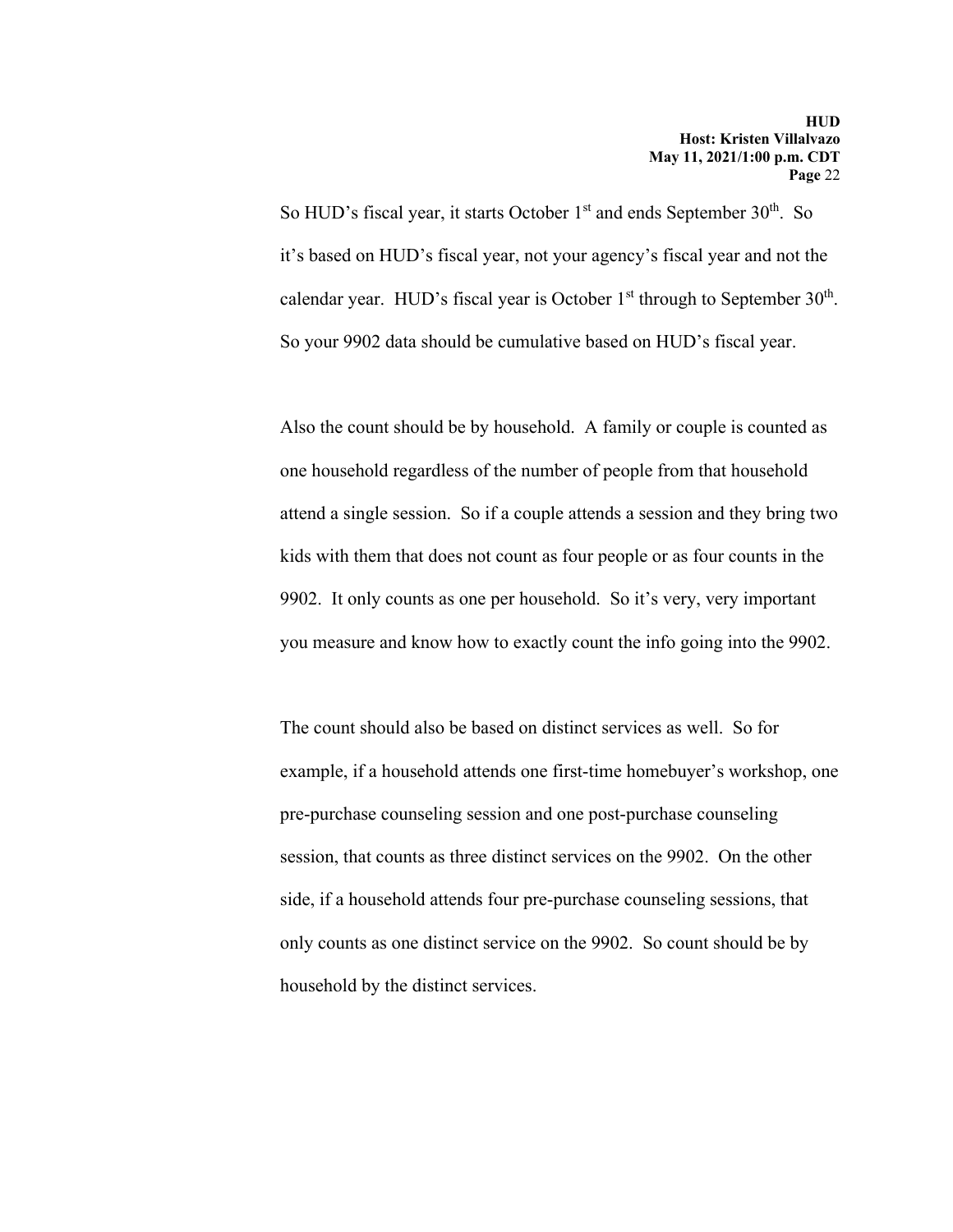Let's look at our reporting schedule. Like I said before, the grant activity reports that we're going to talk about today are required to be submitted when you request your grant drawdown. But the 9902 report is still required to be submitted quarterly. The other reports are no longer required to be submitted quarterly, but the 9902 report is still required to be submitted on a quarterly basis.

So let's take a look at the reporting schedule. So for the first quarter again, this is HUD's fiscal year, not your agency's fiscal year—we have the period covered of October 1, 2020 through December 31, 2020. So this is the first quarter of Fiscal Year '21.

So the due date for first quarter 9902 data is due no later than January  $31<sup>st</sup>$ . You have about 30 days to submit your 9902 data into the ACS. Second quarter. The second quarter covers the period of October  $1<sup>st</sup>$  through to March 31<sup>st</sup>. Again, note it should be cumulative. This is cumulative data. It should not just be the activity from the second quarter. It should include the activity from the first quarter and the second quarter. So if you service one client in first quarter and two clients in the second quarter, your 9902 shouldn't just report two for the second quarter, it should report three. It should include the first quarter activity and the second quarter activity.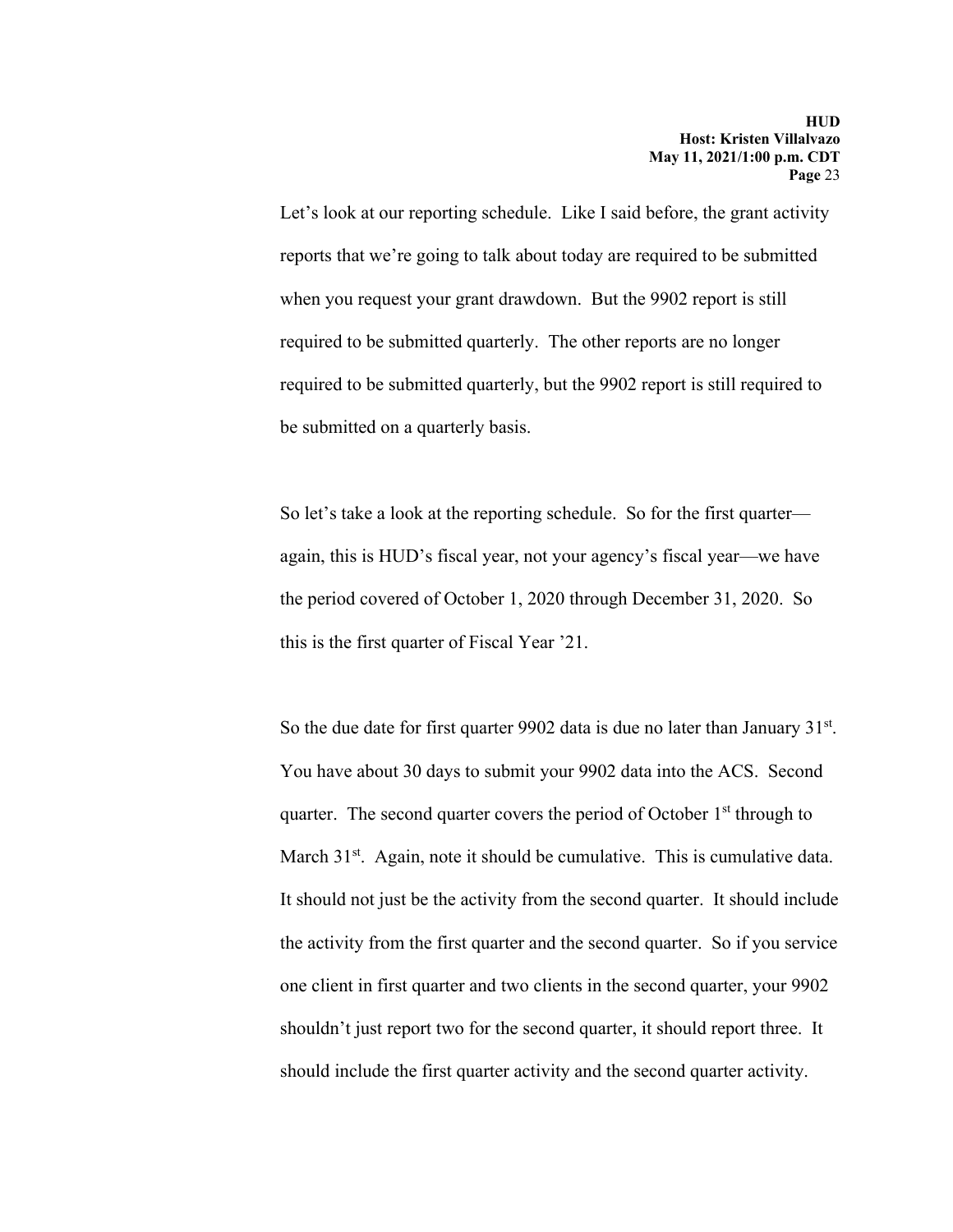The 9902 data is cumulative. The second quarter due date is April  $30<sup>th</sup>$ . So again you have about 30 days after the end of the quarter to submit your 9902 data.

Next one, third quarter. Again, the period covered is October  $1<sup>st</sup>$  through to June  $30<sup>th</sup>$ . Again, not just the activity from the third quarter. It should be cumulative. I know you guys are getting sick of hearing me say it, but I want to make sure it hits home and everyone understands that this report should be cumulative, not just the activity from the third quarter. The activity is from the beginning of the fiscal year all the way to the end of the quarter. The June  $30<sup>th</sup>$  due date is due no later than July  $31<sup>st</sup>$ . Again, 30 days after the end of the quarter.

Then finally, the fourth quarter should cover the entire fiscal year, so October  $1<sup>st</sup>$  through to September  $30<sup>th</sup>$ . It should include the client service in Q1, Q2 and Q3 and Q4. So the entire fiscal year. Again, HUD's fiscal year, not your agency's fiscal year.

Then finally, the fourth quarter is due no later than December  $31<sup>st</sup>$ , so you get a couple more days to finish the fourth quarter one as opposed to the 30 days for the other quarter. So the last quarter is due on December  $31<sup>st</sup>$ .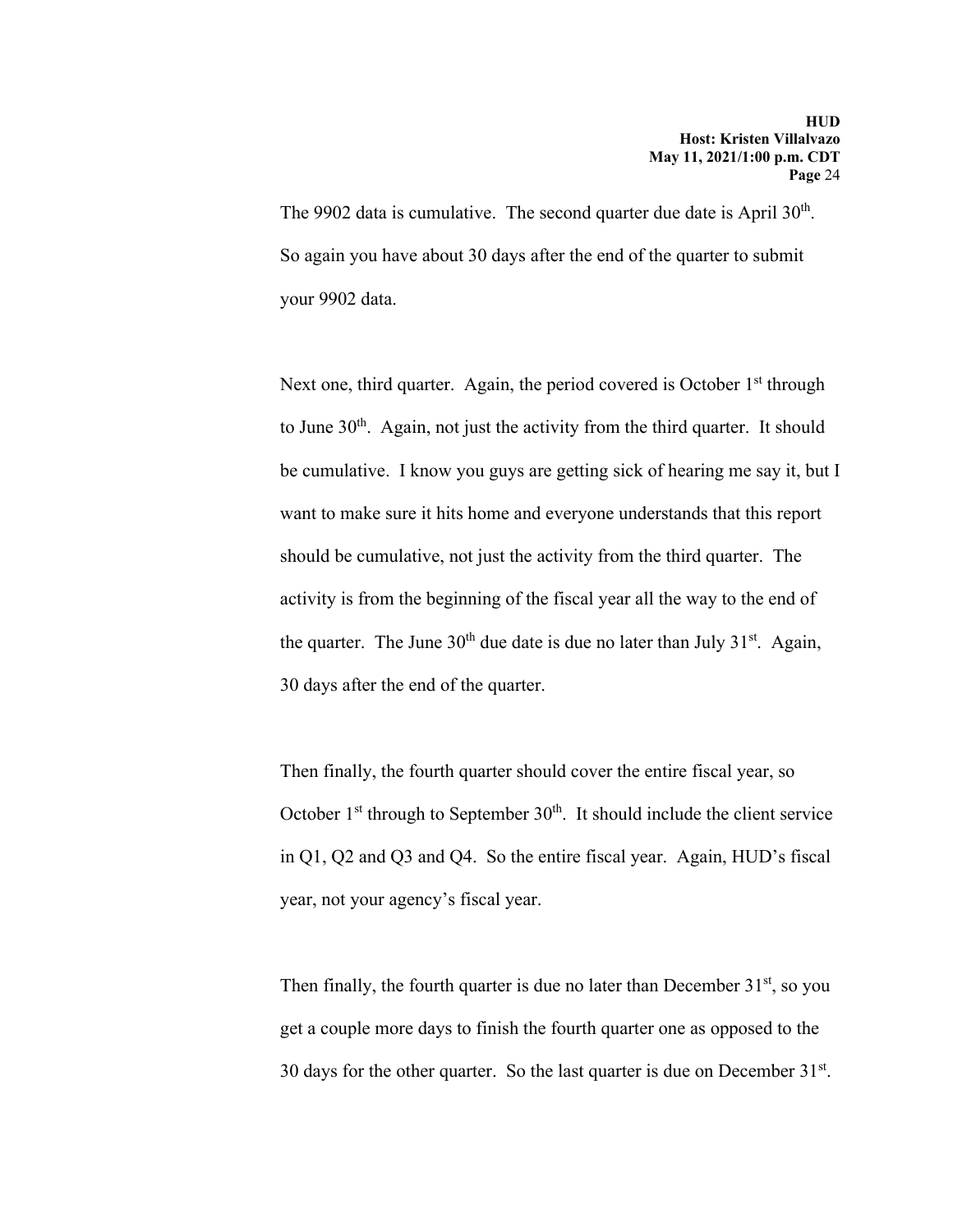Now this is the reporting schedule for FY '21. If you need to know what the reporting schedule is going forward, you can check the HUD Exchange link that's at the bottom. It updates every year for the reporting requirements for that fiscal year.

As far as submitting the 9902, agencies are required to use a HUD approved client management system that interfaces with ACS, with the housing counseling system. If you are experiencing any technical issues with your CMS, HUD recommends contacting your CMS vendor directly. Do not contact HUD if you are having issues. Contact your CMS vendor directly if you are having any technical issues with your client management system.

Also note that agencies should only enter their 9902 data manually if they are experiencing technical issues with their CMS that cannot be resolved prior to the reporting deadline. Again, note that just because you are having technical issues it does not excuse you from submitting your 9902 data on time.

Again, the 9902 data is still required to be submitted quarterly on a quarterly basis and there are due dates for when they must be submitted.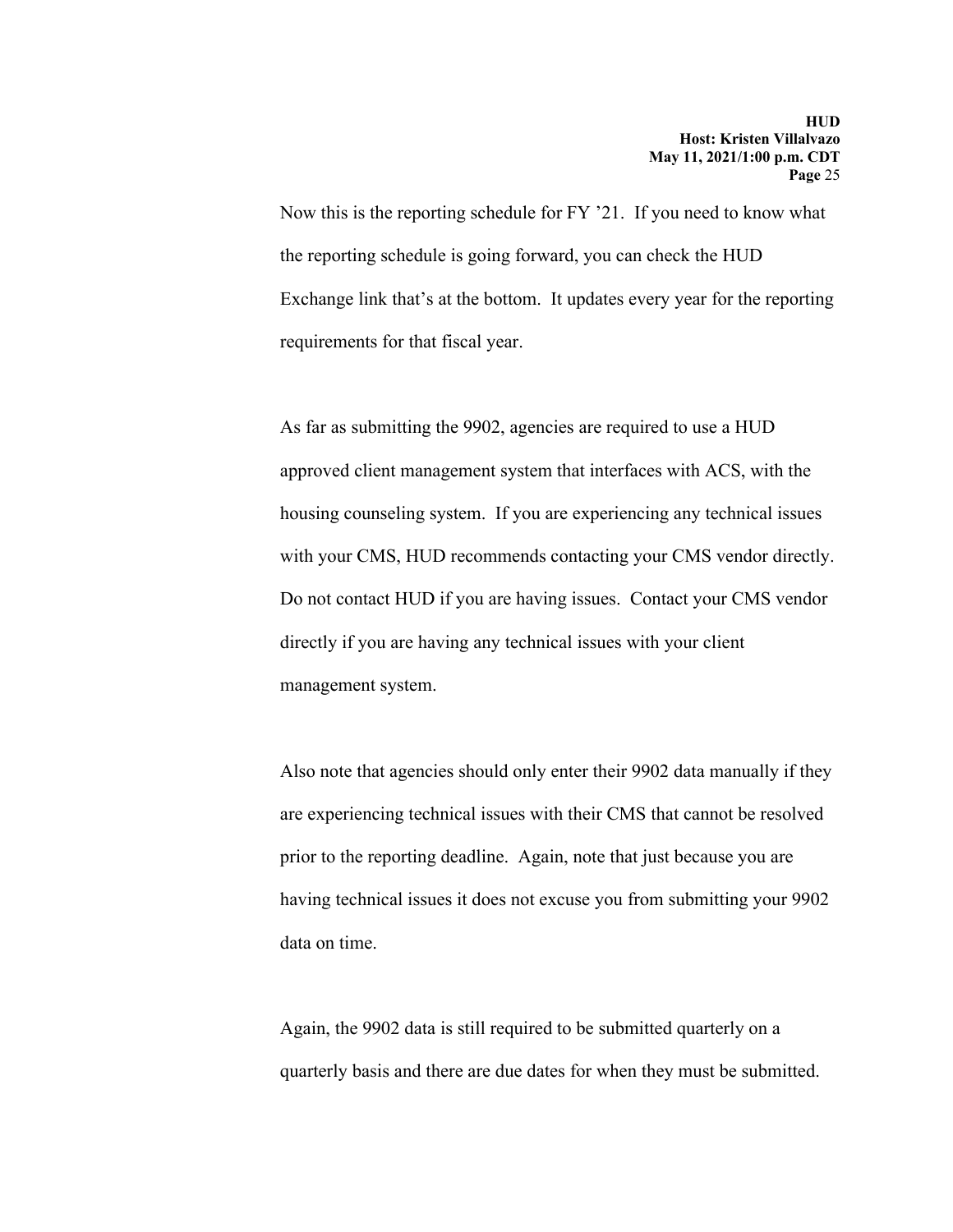So just because you are having technical issues does not excuse you from submitting your 9902 data as of that reporting deadline.

If you need some instructions, the housing counseling system instructions on page 11 provide some additional instructions on how to manually submit your 9902 data. So there's a link there if you need it. Also you can use the 9902 toolkit on the HUD Exchange. I highly recommend browsing through the 9902 toolkit. It is the best place to go for help with completing this report.

If you're not sure how to fill this out, how to complete it, your 9902 toolkit is the best place to go. It explores the 9902 section by section and provides users with tips and examples for filling out the form. Again, so the 9902 is more performance-related. Our background is more financialrelated, but the 9902 toolkit on that website is very, very helpful. We did our research on there and it was extremely helpful for making this presentation. So hopefully everyone is familiar with the toolkit, and go in there if you have any additional questions.

For our next requirement of the grant activity reports we're going to talk about the itemized expense report. So the itemized expense report is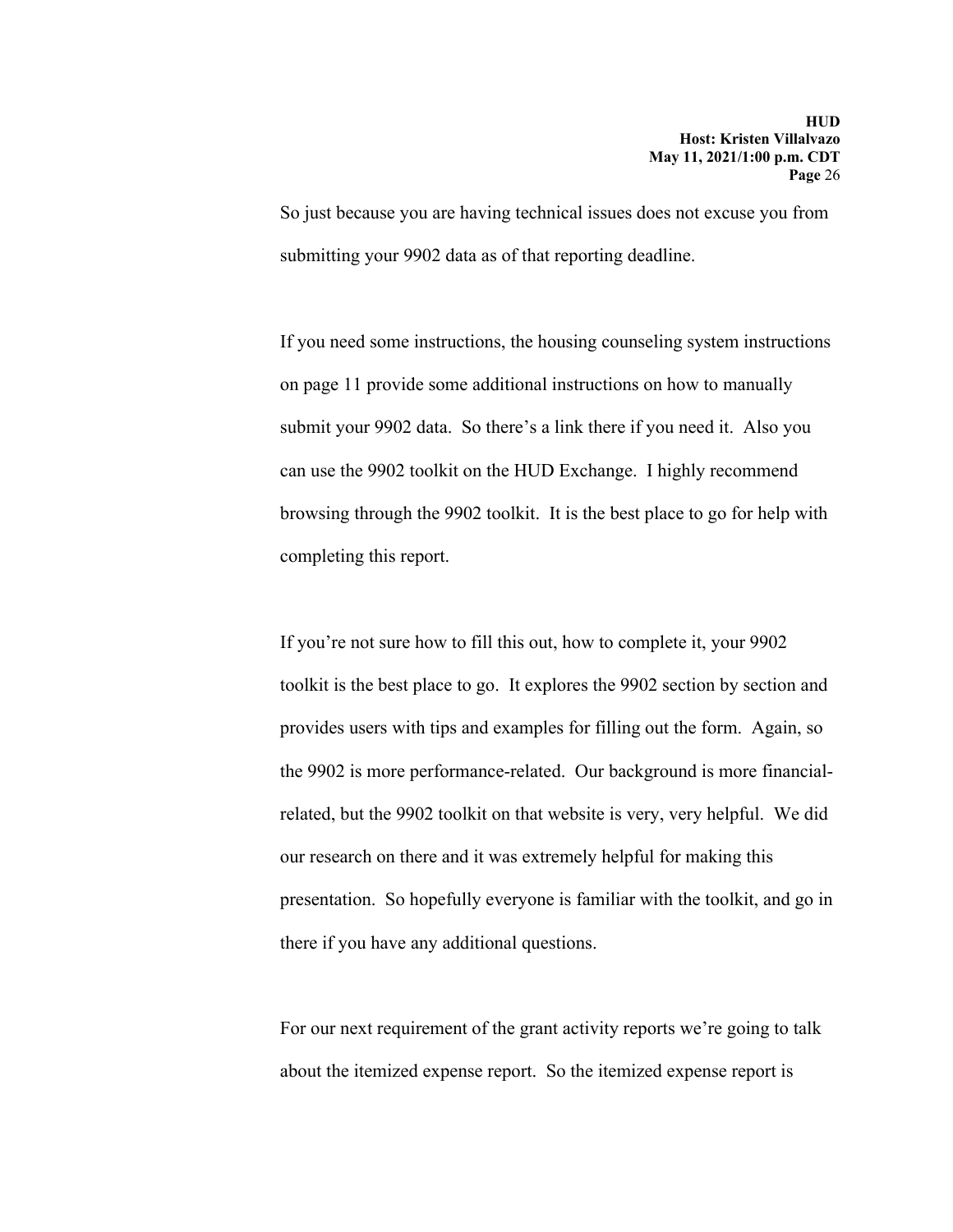extremely, extremely crucial to submitting your grant activity reports. A lot of the elements that are required in that Article 9 section of the grant agreement for reporting, the grant activity reports are covered mostly in the itemized expense report. So a lot of the information that is required to be submitted is in your itemized expense report.

Let's look through some of the requirements. So some of the requirements are the grantee's name, address, the grant number, the start and end date of the reporting period, the actual itemized accounting and actual expenses being incurred for each quarter.

The accounting should include your employee salaries, how much is being charged for employee salary for each quarter? How much is being charged for fringe benefits? Are there any other benefits being charged to the grant award? You want to detail it and outline what exactly is being charged for each expense. If you are charging salaries and fringe to the award, which I know most people are, make sure you include the actual staff hours and the hourly rates. That is a requirement for the grant activity reports.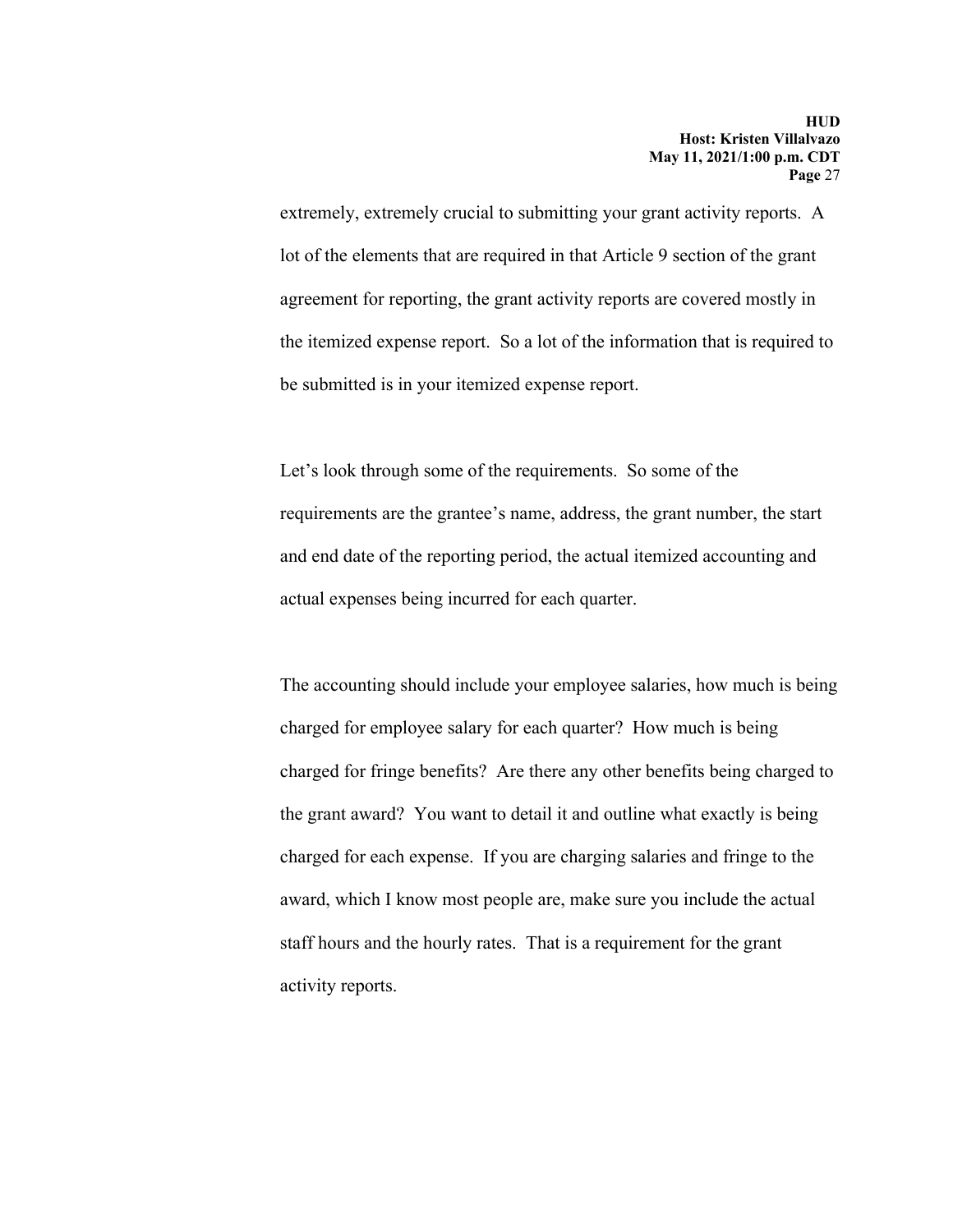In the grant agreement Article 11 it states that you must include the staff hours and the hourly rates of any counselors being charged to the grant award. Also you should include any other direct expenses. So if you are charging travel, training, marketing and outreach, supplies, rents, any direct expenses that you are charging to the grant award need to be detailed on how much is being charged for that line item in your itemized expense report.

Then finally, if you are charging indirect costs to the grant award you should also include that as well in your itemized expense report. If you're using the 10% de minimis you want to state that. How much percentages are you using? If you're using a NICRA, how much is the NICRA for? It should be easily recalculated to see how you got to the indirect cost.

Your HUD POC should not have to reach out and say how did you get to this indirect cost amount? They are having trouble recalculating it. It should be clear as to this is what the direct expenses are. We multiply at this rate and we arrive at our indirect cost expense. That should be clear in your itemized expense report.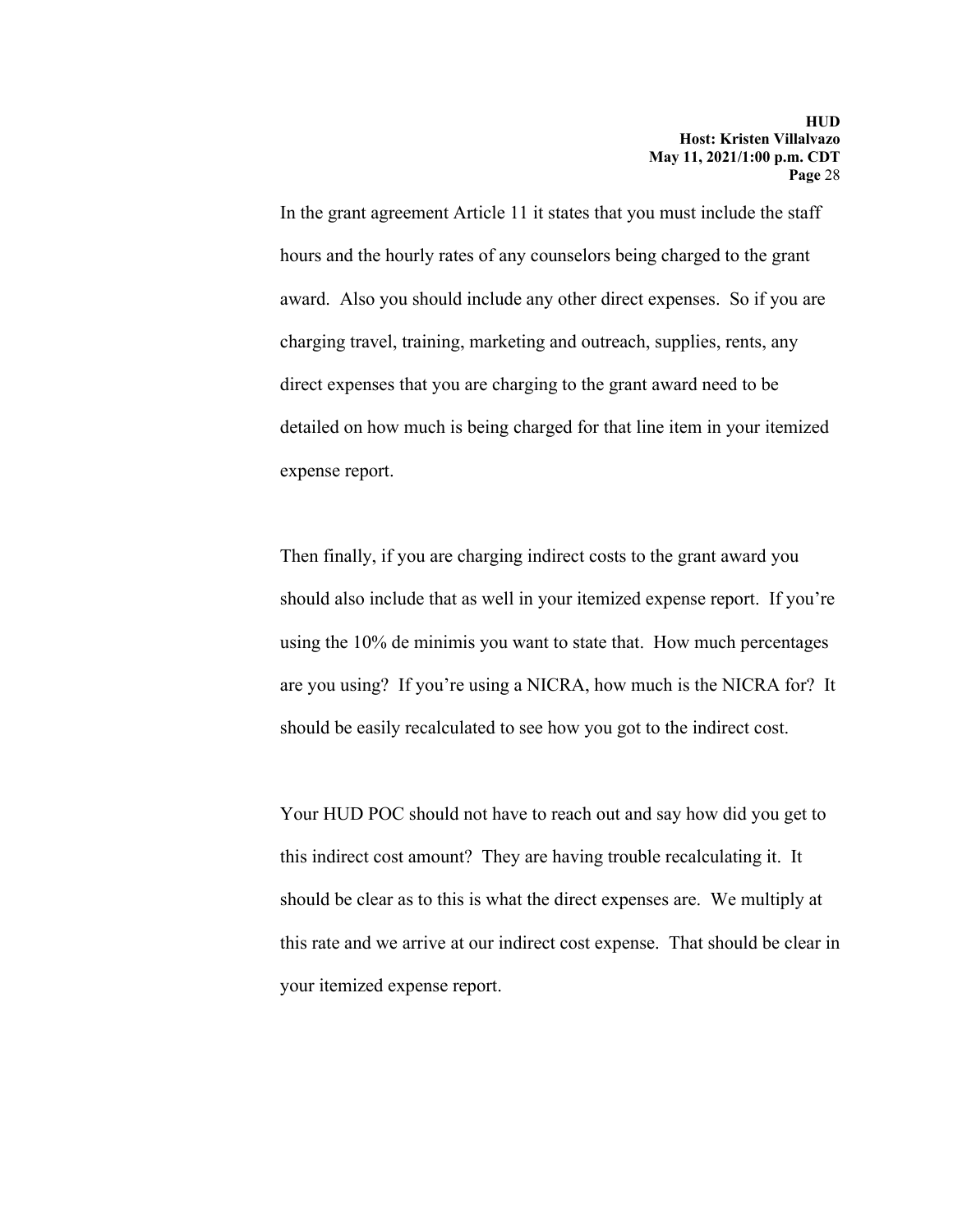Also note that any deviations between the itemized accounting and the budget submitted at grant execution must be approved by your HUD POC. So at your grant execution stage you submitted a budget and that budget was approved by your HUD POC. If you have any deviations from that budget, if you need to change your budget or revise your budget, you should submit that to your HUD POC for approval.

So you're at the end of the grant expenses. All your expenses should be equal to your budget. If they are not, you need to submit an updated budget and have it approved by your HUD POC.

Then finally, it must be signed by an individual who is authorized to execute the certification on behalf of the grantee. So similar to the SF-425 there is a paragraph that should be added. This paragraph comes straight from the grant agreement from Article 11 stating that this paragraph is saying that to the best of your knowledge the report is true, accurate and complete. This paragraph should be included with your itemized expense report and signed off by an authorized official. Whoever that authorized official is, the executive director, the CFO, housing director, whoever that authorized official is should certify saying that to the best of their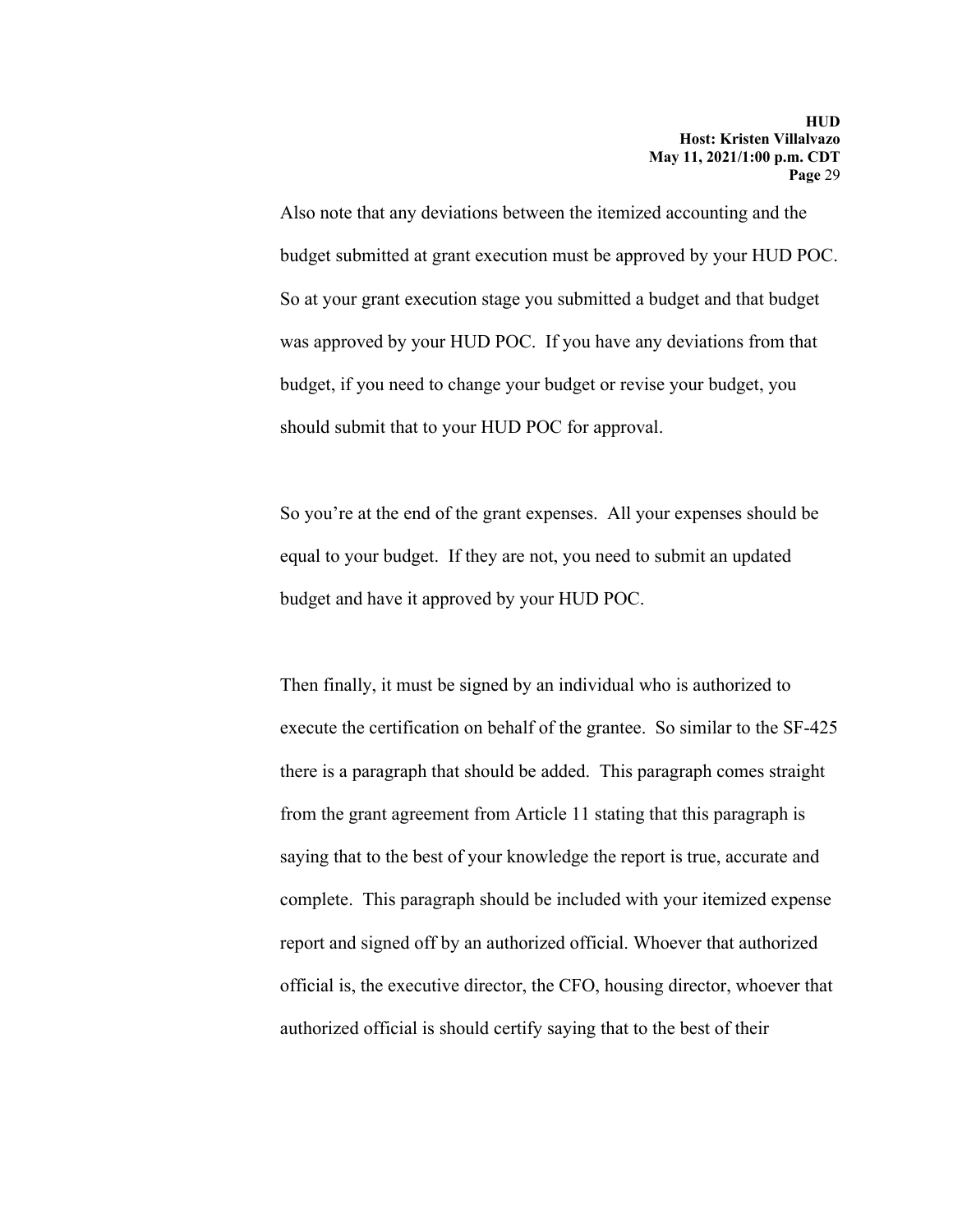knowledge the information on this report is correct and is not false, fictitious or misleading.

So let's take a look at a sample of an itemized expense report. The example we have here, it is a template that we use but it does not have to exactly look like this. Most of the itemized expense reports I see all look different, so it doesn't exactly have to look like this. This is just a format we use. But it does need to include all of these elements. So it's important that however format or spreadsheet you're using is fine, but make sure it includes all the necessary elements.

So we have at the top, we have the grantee name and the reporting period of the date of this report. If you look down below we have the line items that are being charged to the grant. So we have the salaries, fringe benefits, travel, training, marketing and outreach and other direct cost supplies.

Please note that if you have other direct costs as one of your line items you have to give more explanation as to what other direct cost entails. Okay. Just having other or other direct costs is not acceptable. You must explain what those other direct costs are. So in this case it's supplies.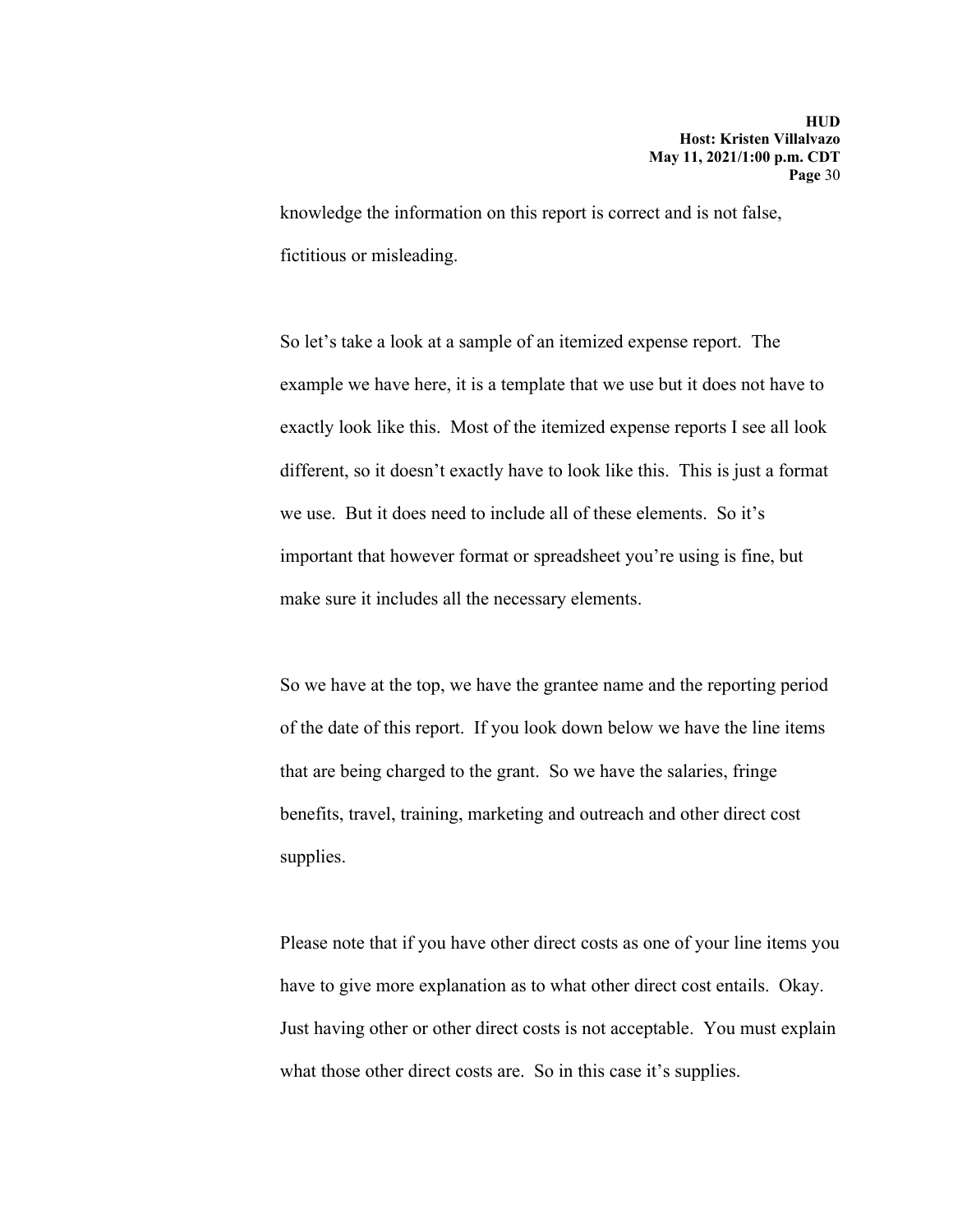Also we have the indirect costs there. So if you have a de minimis, you want to make them aware that you're using a de minimis rate. If you have a NICRA—so see what exactly the NICRA rate is. So that should be included in that line.

Going across we have the approved budget. So again, whatever your approved budget was during grant execution or if you have a revised approved budget, those amounts should go into here. We have the current period and prior period expenses in there. I've also seen it drawn out where it just has Q1, Q2, Q3, so forth. You could do it that way as well, whatever way is fine with you. But you want to see what the current period expenses are and what the expenses are cumulative to date. So you want to see what all the expenses are have been charged across the life of the grant.

Then the last column us just the balance remaining, so that's the difference between the cumulative cost to date and the approved budget. So we want to see what is remaining for each line item as of the date of this report. Also again, a reminder that your actual and budget expenses need to agree. If they do not agree then you are required to get an approved budget from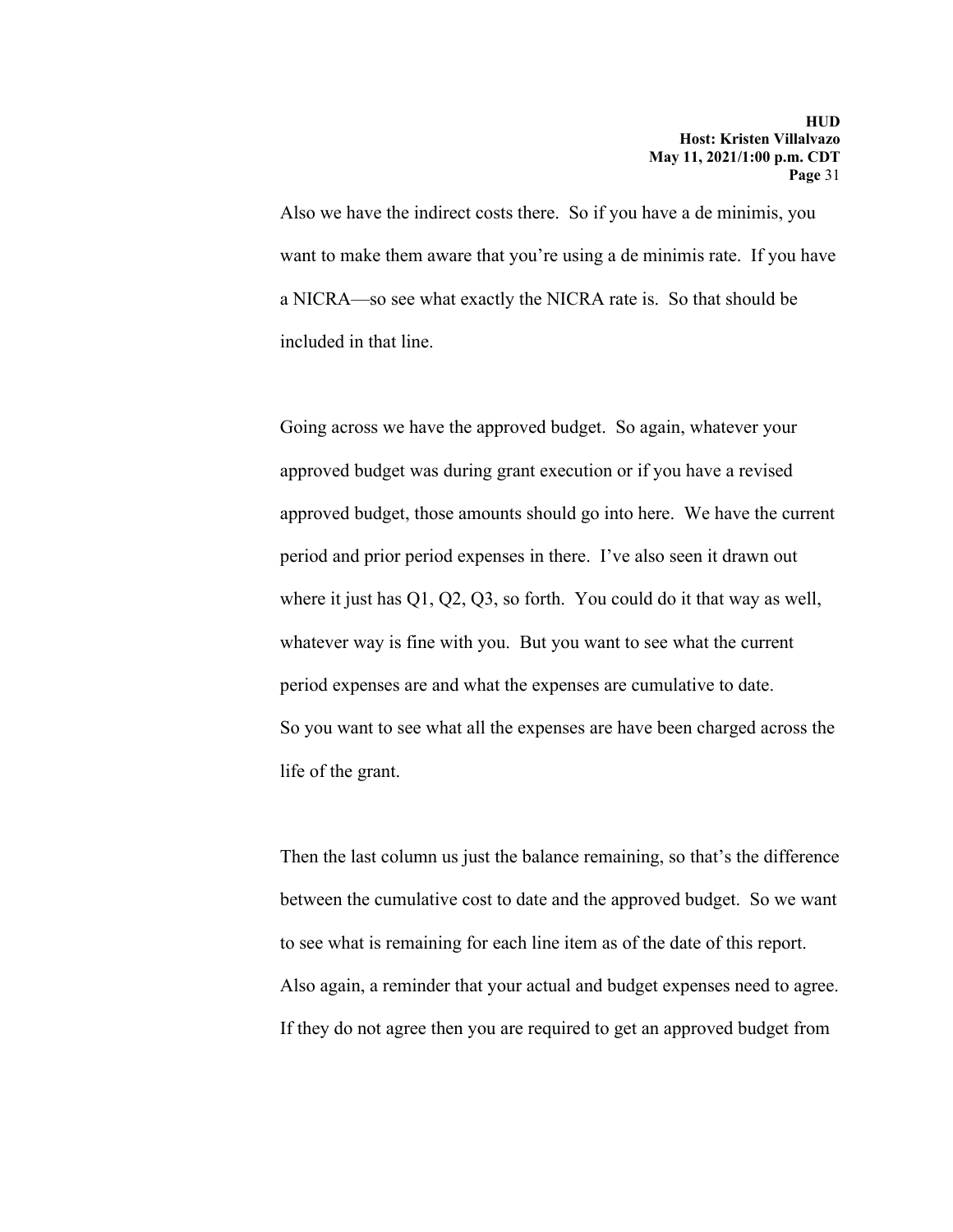your HUD POC. Any differences or negative budget variances will need explanations.

Also required to be submitted with your itemized expense report is a staffing summary. So again, in the grant agreement it states that the staff hours and the staff hourly rates are required to be included with your itemized expense report.

So you see here we have the staff name, the staff title. We have the hourly rate for salaries. We also have the hourly rate for fringe. If you don't use your fringe benefits that way, that's fine. You can include your fringe benefit rate percentage in this report as well. And then we have the total hours that are being charged for each employee. This information is required to be submitted. It is a part of the grant agreement that the hourly rates and the hours charged to the award are included in your report. These costs will agree to the costs on your itemized expense report, so your detailed expenses.

So the hours calculated for salary, that should roll over to what's being calculated here. The hourly rates and totals for your fringe, that should be carried over to what you're charging for fringe benefits. Those amounts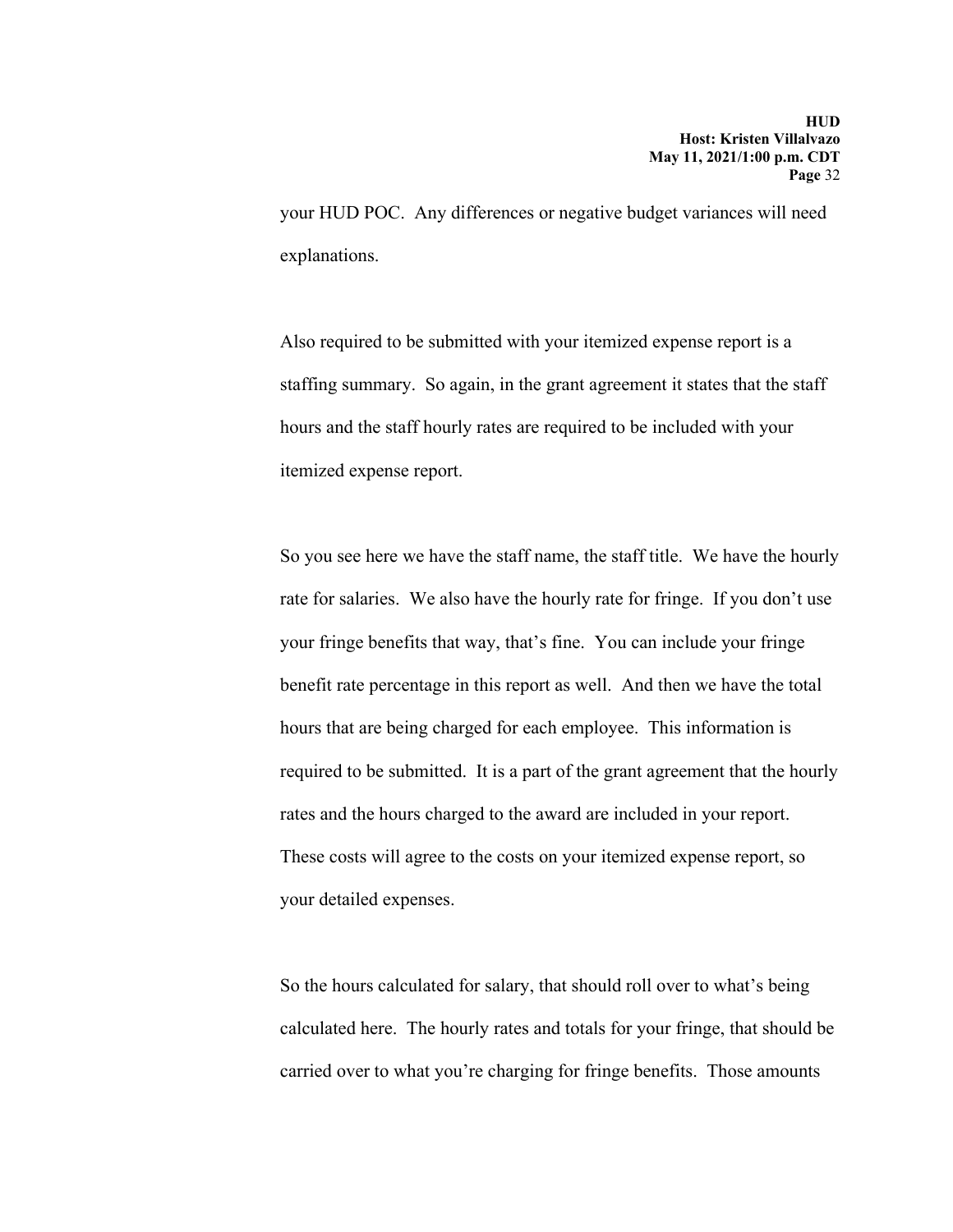should be easily calculated. We should be able to recalculate those balances. You should be able to take the hourly rates, multiply it by the hours charged and get to the salary expenses that you are charging in your itemized expense report. They should be easily recalculated. It's very important.

Also note that the report must be cumulative staff hours. So you can break it down to the hours charged per quarter, per period but you want to make sure you include the cumulative amount of hours that is being charged over the entire grant.

Then finally we have our cover sheet. The cover sheet again includes a lot of the requirements that are in your grant agreement that have to be reported with your grant activity reports. So you have the grantee name, the grantee address, the grant number. Again, it should start HC. If you're not familiar with it, it should be on the 1044, your HUD Form 1044. We have the grant period of performance and then the current reporting period. So all that should be included.

Then again we have the signature, the certification statement. That certification statement is in the grant agreement. If you're not sure what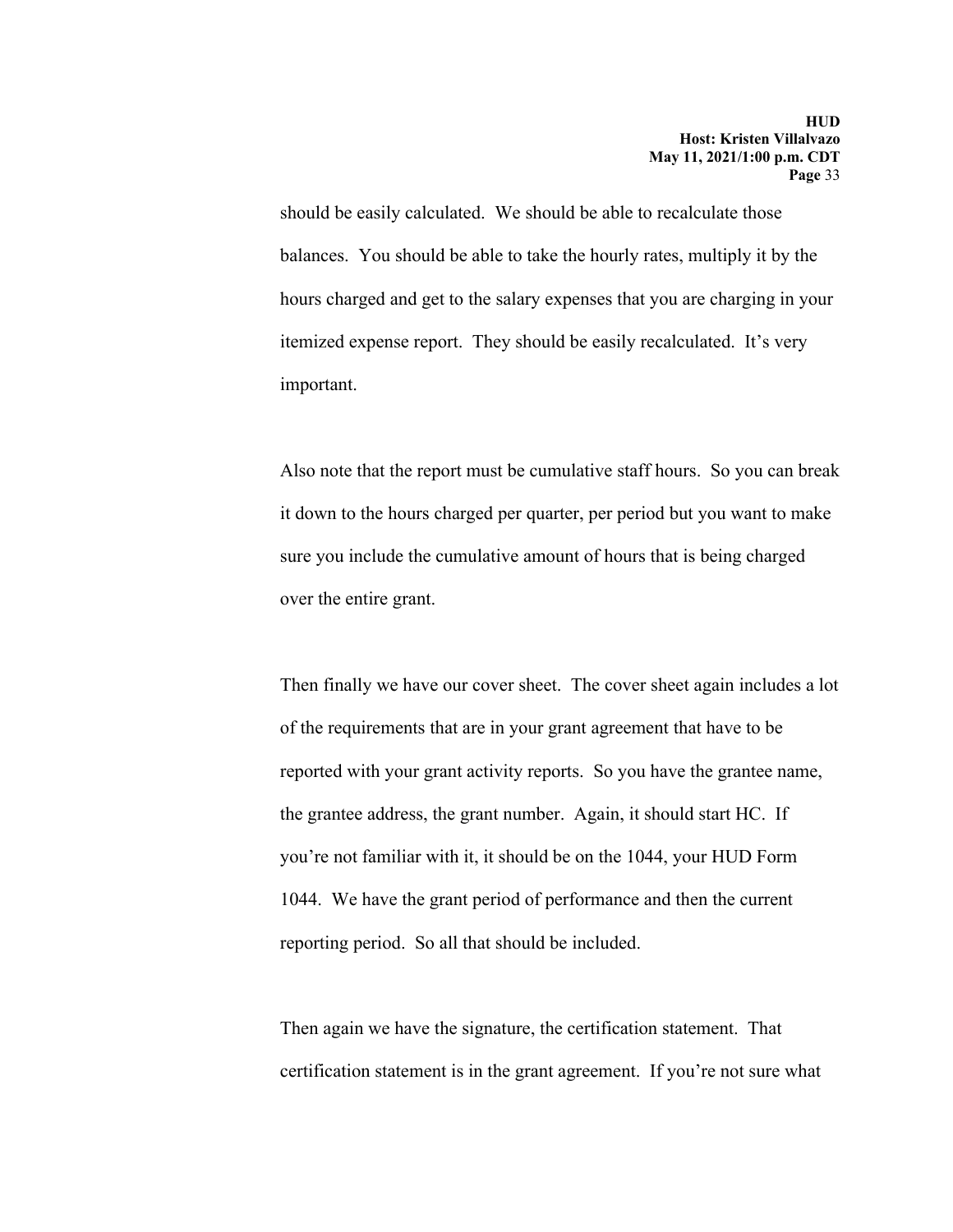you're supposed to be saying in the certification statement, you can go to your grant agreement for Article 11 and copy and paste that into this report and sign off on it saying that you certify that this report is true, complete and accurate but that comes directly from your grant agreement.

So a few things to note for the FY '20 grant reporting. Again, unlike FY '19 the FY 2020 grant agreement does not require specific due dates for the grant activity reports. In the past, in 2019 and before there were specific due dates for each quarterly report. That is no longer the case. These reports are only required to be submitted when you submit your drawdown request.

I know everyone wants to get paid, so I know there shouldn't be any problem submitting drawdown requests, but when you submit your drawdown request you should be submitting your grant activity reports as well. Again to note, the 9902 data is still required to be submitted quarterly. There are still due dates for the 9902 data, the 9902 report.

Your grant activity reports, like your SF-425, your itemized expense reports, those are only required to be submitted with your grant drawdown request. The 9902 data however is still required to be submitted quarterly.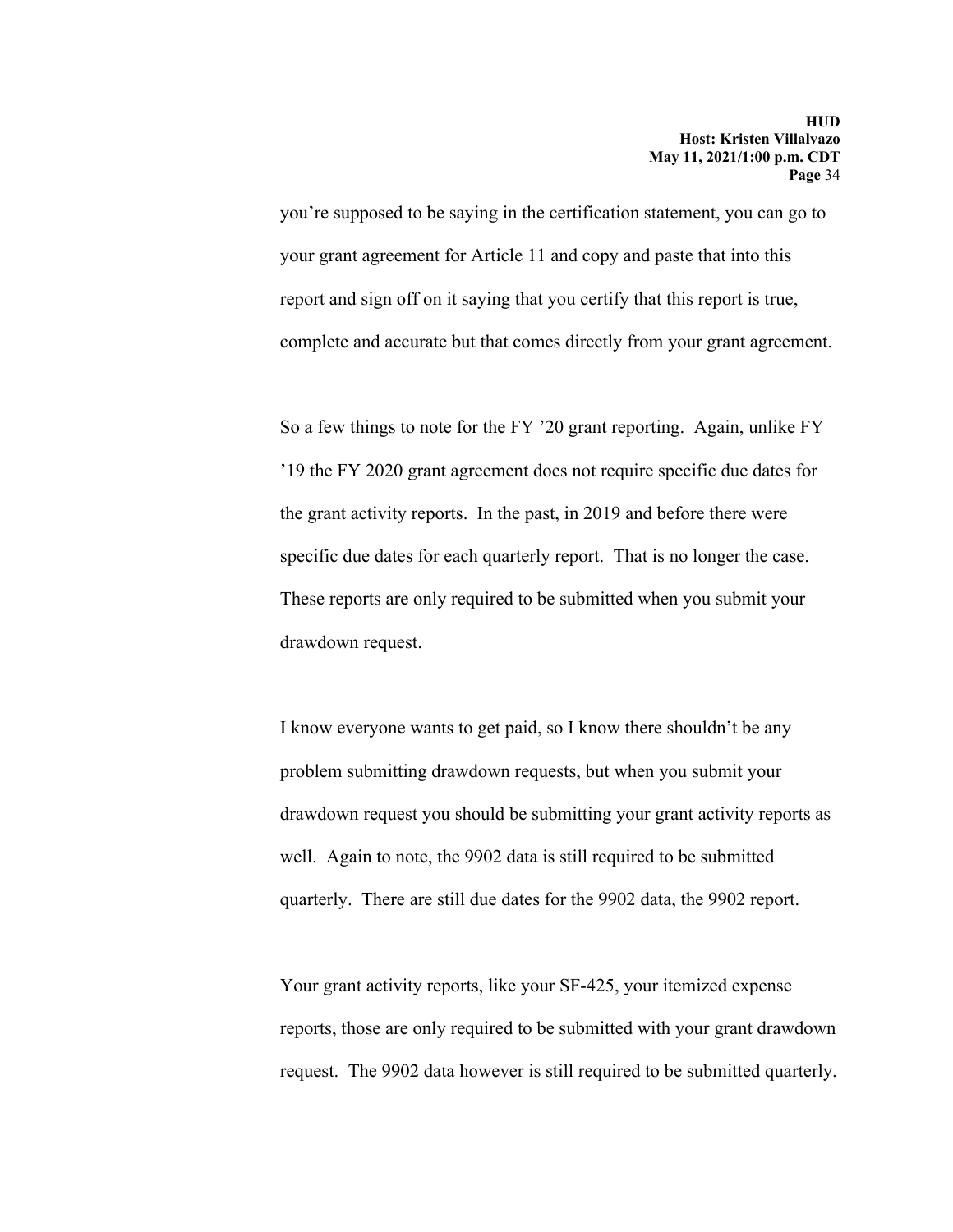We went over those due dates earlier so hopefully everyone remembers that.

Then again, the final report is due 120 calendar days after the period of performance end date. So once your period performance or your grant ends, you have 120 calendar days to submit your final reports. That guidance actually comes from the Uniform Guidance, not from the grant agreement but from the Uniform Guidance from OMB that you have 120 days after the end of the period of performance to submit your final reports. So period of performance ended for FY '20 is March 31, '21, so we're still in that 120-day window, so hopefully everyone can submit their grant activity reports and submit their drawdown requests and get approved by the end of the 120 days.

As far as grant extensions go, if you need to extend the period of performance on your grant that is outlined in Article 3 of the grant agreement. The extension for the period of performance must be requested in writing no later than March 1, 2021. Obviously that date has passed but going forward in the future, if you need to see when the period of performance deadline is for an extension, Article 3 of the grant agreement is a good place to go so you can see exactly when that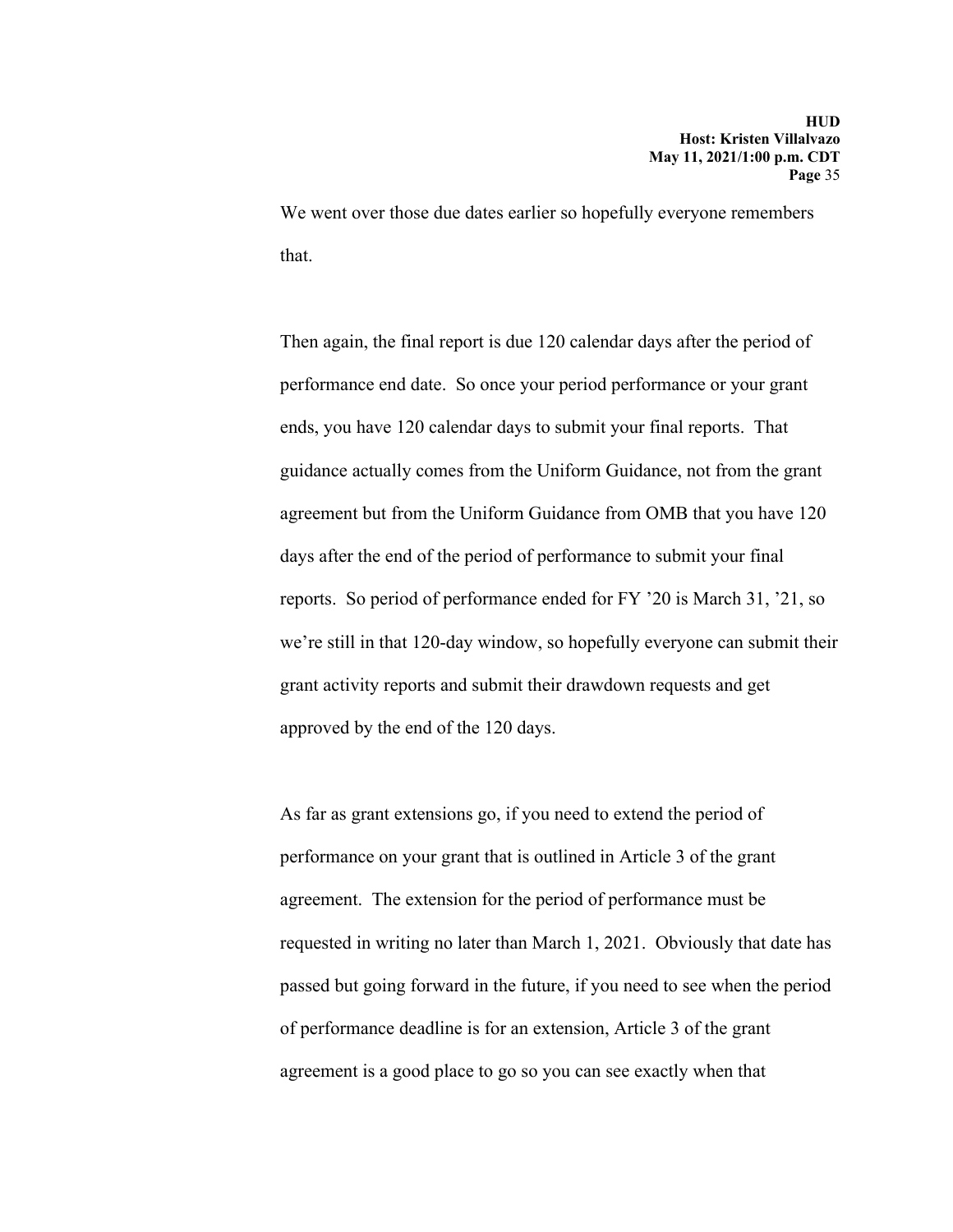extension needs to be requested. And only your HUD POC can authorize to approve your extension. So submit a written request to your HUD POC and they will authorize whether you can extend the period of performance of your grant or not.

The last thing we're going to look at today is the eLOCCS payment voucher. Unfortunately we do not actually have access to the eLOCCS system, so if you need help actually going to step by step through the eLOCCS system, you have to reach out to your HUD POC for that. But for all grant payments and grant drawdown requests, they should be submitted electronically through the eLOCCS payment system.

Note that your voucher will not be paid until it is reviewed and approved by our HUD personnel. Your HUD POC will review and approve your grant drawdown request in the eLOCCS system, and again they cannot approve your grant drawdown request until you have submitted all your grant activity reports and you completed your 9902 reports as well. So, all those reporting requirements must be fulfilled in order for HUD to approve your drawdown request.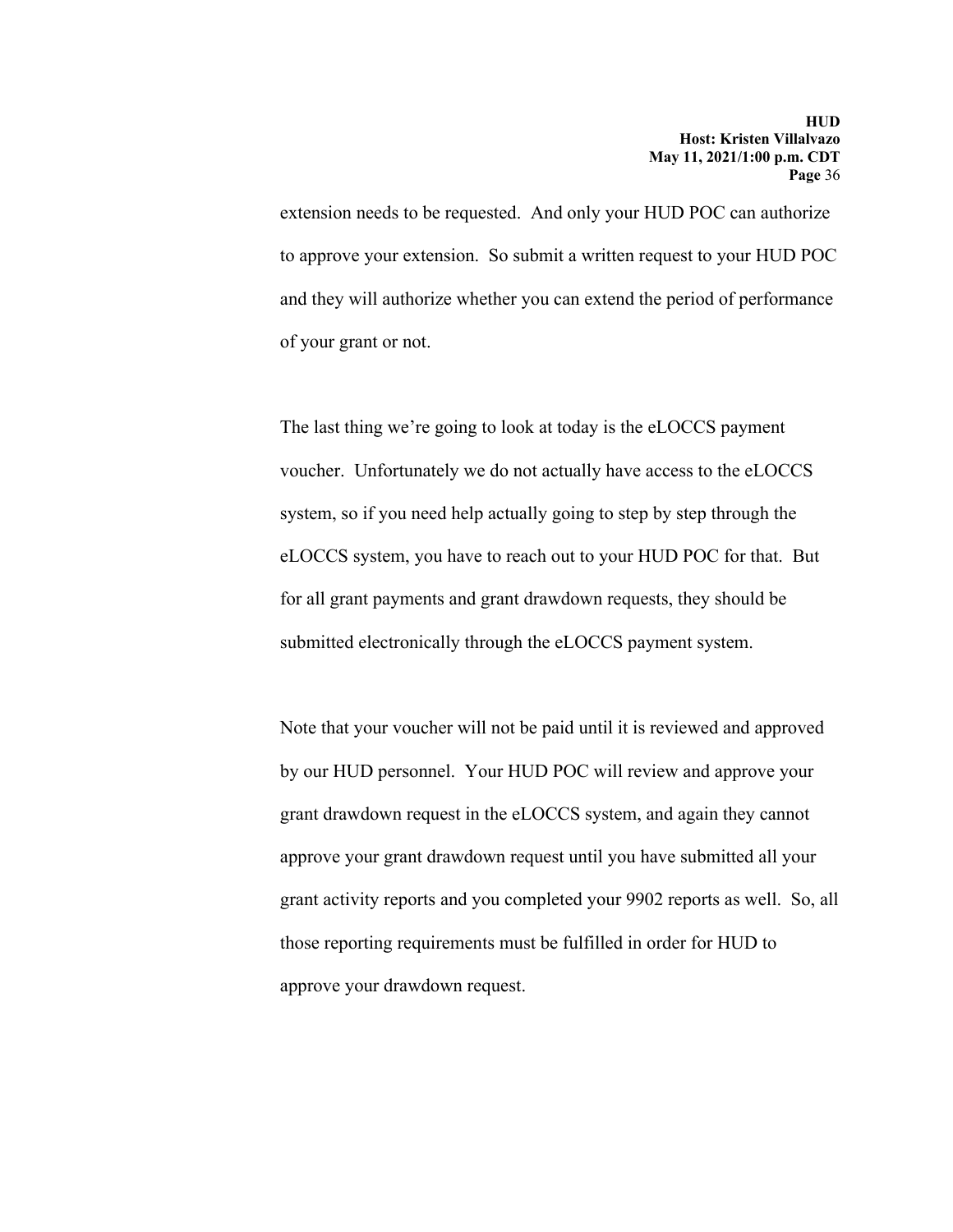Here's an example of the printed version of what it looks like. This is a sample of the payment voucher entry. Just a reminder, make sure you include the preparer's telephone number in Box 11 so that if they need to be contacted to make any corrections. And note that the person who signs Box 11 needs to be different from the person who signs Box 12, actually certifying that their drawdown request is being submitted. This is just a segregation of duties so the preparer is different from the reviewer.

As we wrap up today, just a few things I want everyone to keep in mind. HUD Housing Counseling's Program Handbook Section 5-13 states that failure to comply with recordkeeping and reporting requirements could result in consequences which may include but are not limited to a delay in payment of vouchers under HUD's housing counseling grant. So again, there could be delays if you are submitting grant drawdown requests but you haven't submitted all your grant activity reports, you haven't submitted your 9902 data, that could result in a delay of approval of your payment voucher. So, make sure you have all the appropriate reporting requirements done so that there is no delay and you can get paid when you need to get repaid.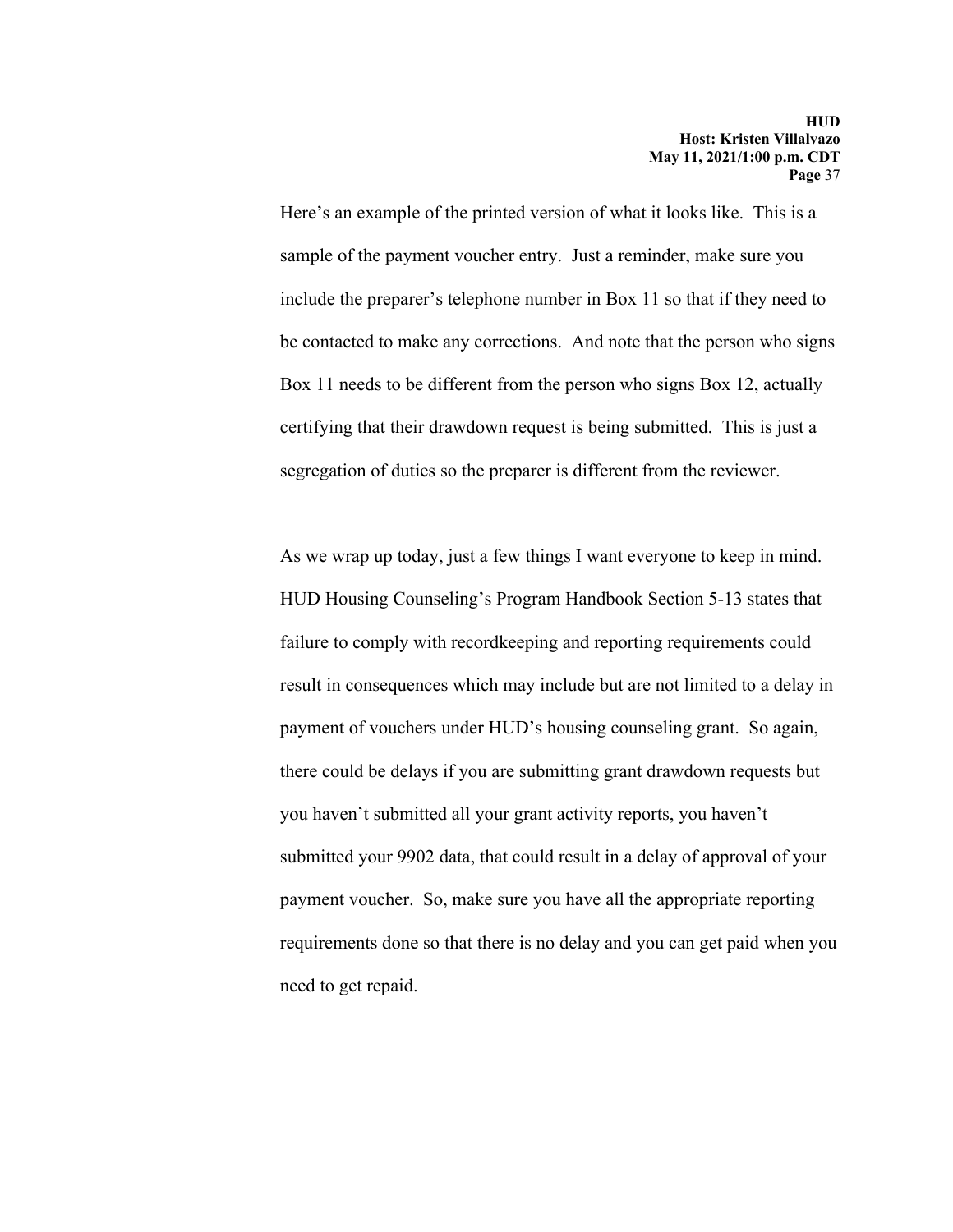Also the grantee's forfeiture of all remaining funds in the grant count. So, any funds that have not been used you could potentially forfeit those funds if you do not comply with all the reporting requirements. Similar to OMBs 120 days after the period of performance, if you don't submit audit-required documents by that 120 days, there is a possibility that you forfeit the remaining funds on the grant award.

Also the grantee's future housing counseling grant applications being adversely rated because of this failure. Again, the reporting requirements are extremely important. Just as important as you actually performing the housing counseling activities and counseling the members of your community, it's important to report on those as well. So, not following the reporting requirements could result in an adverse rating and it affects your ability to get future grant applications processed.

Also ineligibility for HUD housing counseling training resources. So, you may be deemed ineligible to receive great and wonderful trainings like this. I know you all love hearing my voice and love hearing me talk about regulations and the uniform guidance over and over again but if you do not follow the reporting requirements you will be deemed no longer eligible to receive these training resources.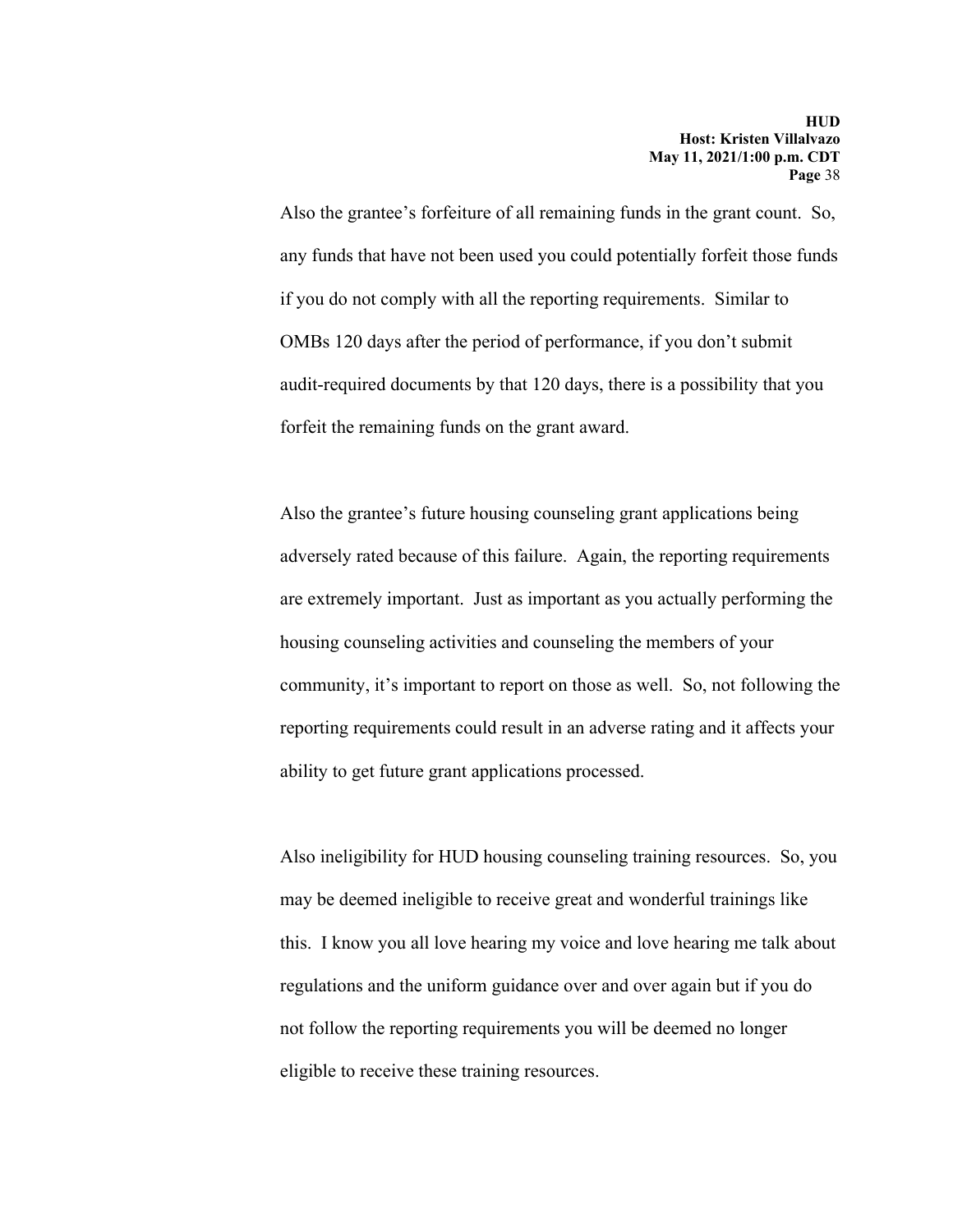And then finally placement in inactive status or termination of the agency's approved or participating status and deletion from the list of HUD approved and participating agencies. So again, if you don't follow the reporting requirements, you can just be placed outright inactive or terminated from the approved list. So, no one wants that. Everyone wants to continue reporting or participating in the housing counseling program so make sure that you are compliant with the reporting requirements.

Here are some references that we used today. I promise you we didn't make any of this stuff up. If you guys are participating in the housing counseling program, it is extremely important that you familiarize yourself with the Housing Counseling Program Handbook. So, here's a link to the program handbook, if you don't already have a copy.

Again, for the SF-425, that is required for all parent agencies, all intermediaries and pass-through entities are required to submit an SF-425. So, there's a link for that if you do not already have a copy.

The 9902 online toolkit is a great resource to go for any and all questions related to the 9902. So, I strongly suggest going on there. There's a link to that as well if you need help with your 9902 reporting.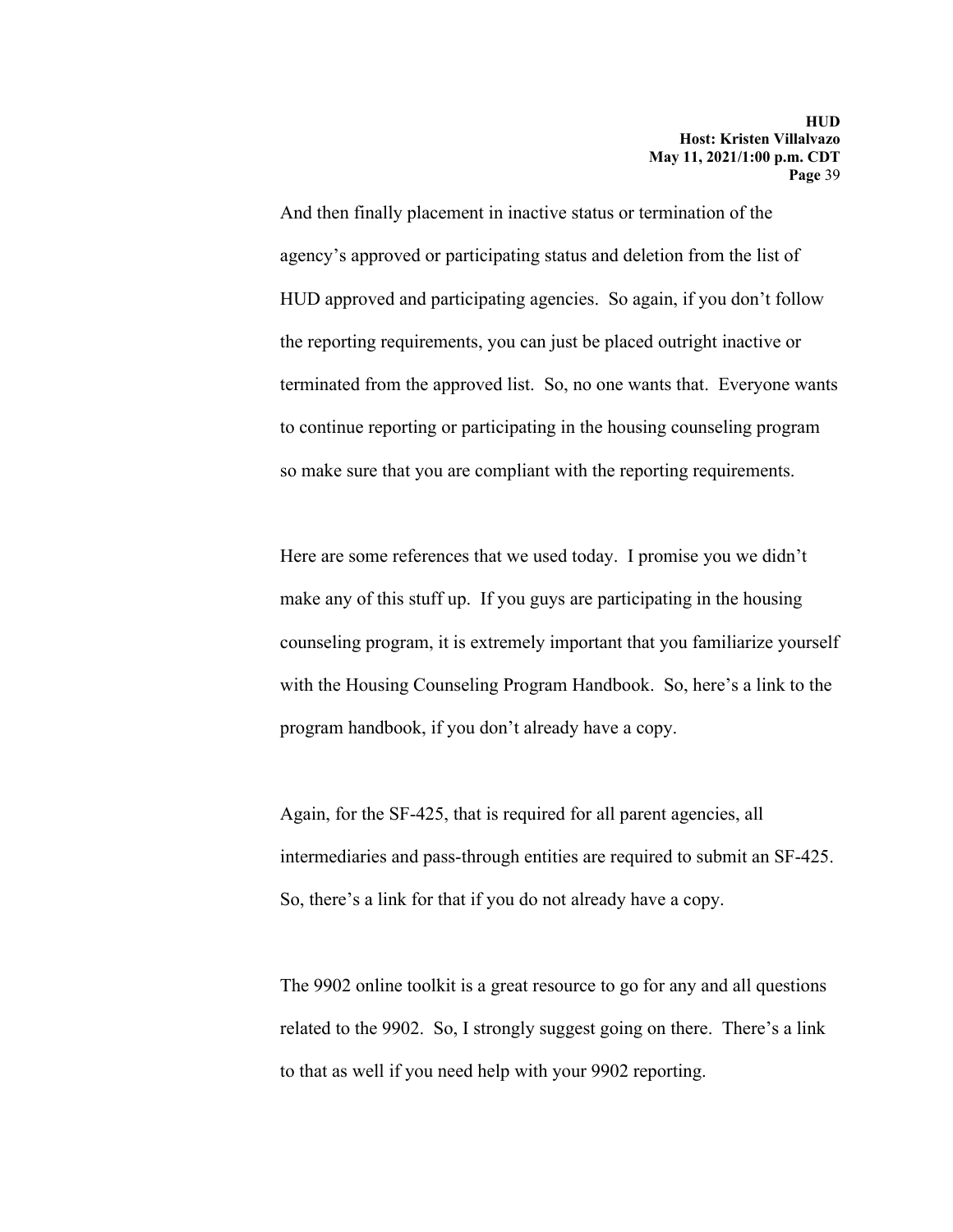And then, we used the FY2020 grant agreement. Everyone should be familiar with the 2020 grant agreement. Make sure you read through it. Make sure you understand what is in it. I know everyone finds it but everyone is not exactly reading through it. But, make sure that you are familiar with what is in your grant agreement.

Now, I'll turn it over to Vanessa to answer your questions that you submitted in the text box.

Vanessa Hi. I'm Vanessa McCollum, and we have a few questions in the text box that I will go over rather quickly.

> First of all, a few people asked about approved expenses or what types of expenses are allowed. Last month we did an allowable/unallowable expense training and that should be available on the HUD website.

> The other question that I have—Blair, can you go to slide 33? Somebody asked about intermediary expenses. So in our example or sample report, usually the items that are shown with the salaries, fringe, etc., those are usually for the intermediary or the main grantee. If you have subgrantees,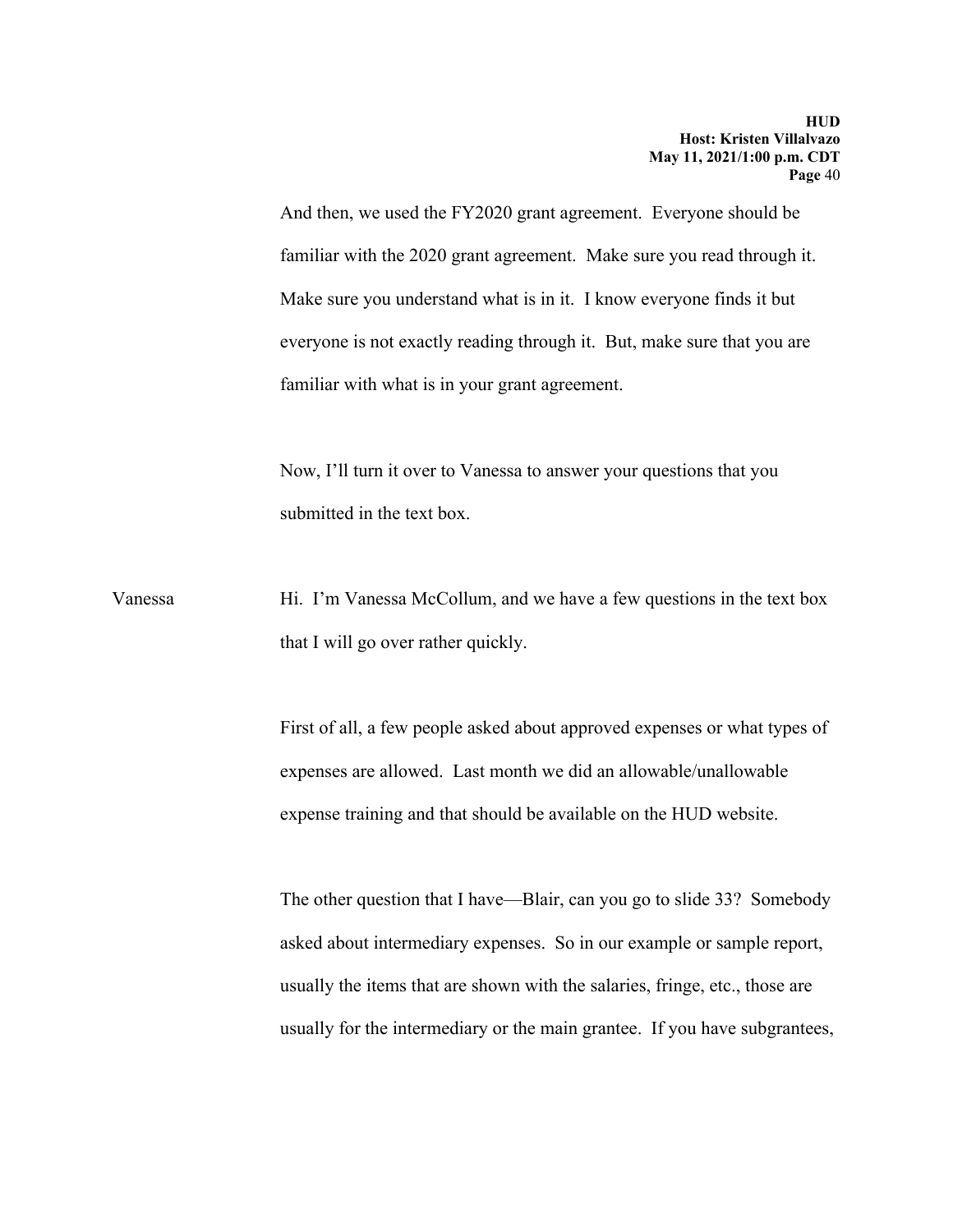usually the agencies or the intermediaries will insert rows and show a total cost for each intermediary.

Go to the next slide. And so where it has the staffing summary, usually the staffing summary is for the intermediary staff. But I just wanted to point out that you should have all the details shown on both of these two slides for each one of your subgrantees. So when requested, you should be able to provide HUD with the information for any one of your subgrantees, what their salaries were, what their hours were, what their hourly rates were, if they charged any other expenses other than salaries, if they charged fringe, or training. You should have that detailed information. But for the intermediary who is submitting the report, it is okay for you to just show one line item for each sub-grantee.

I'm looking at the questions now. There's a question about PARs and time sheets but that also is a separate training.

Somebody is asking about the quarterly report template. The grant agreement says that you can submit your expenses in the format that you wish. We do have a template available. It is not required that you use that template. It's just that our template does have all the information that's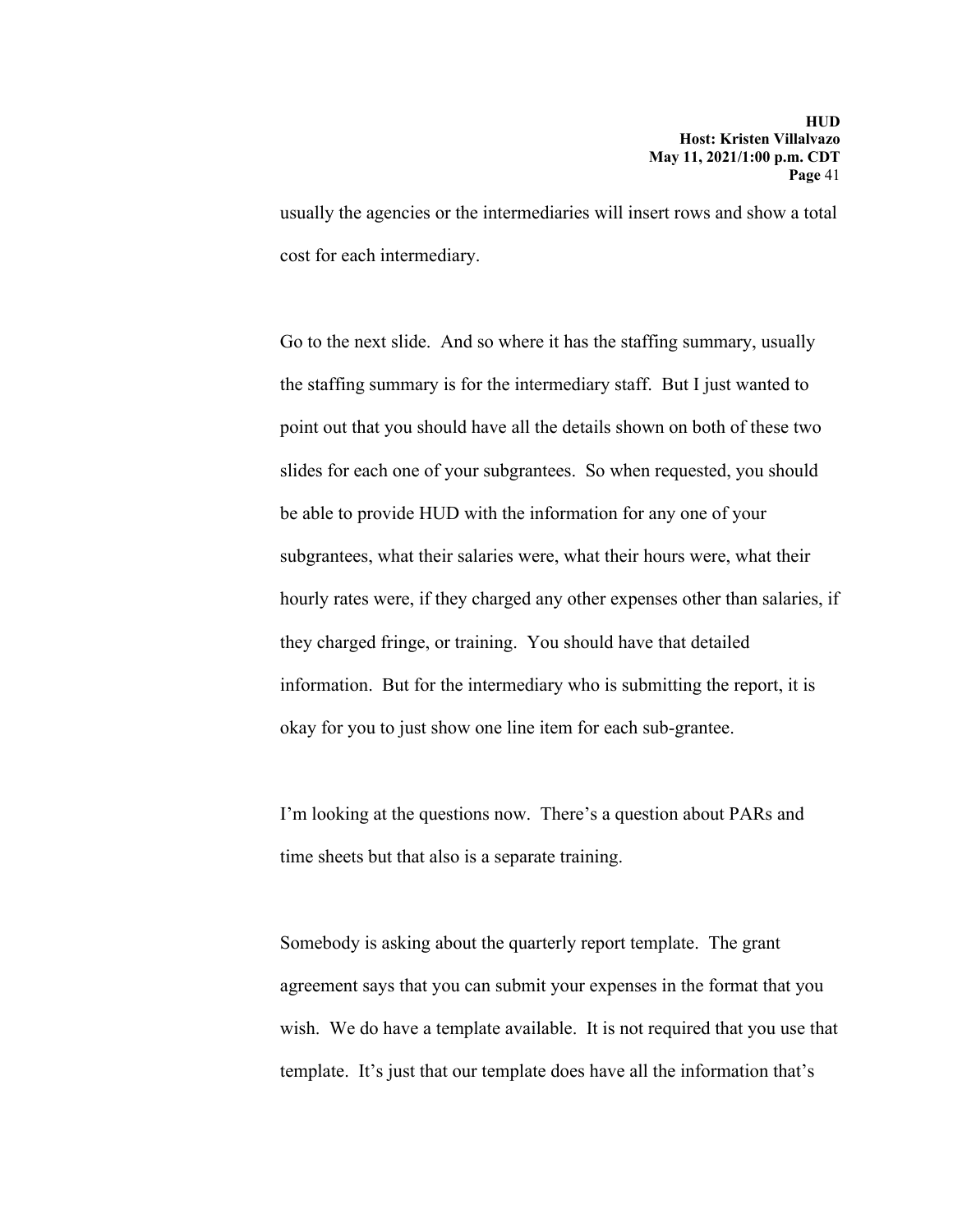required so if you choose to use a different format, you just have to make sure that your format meets all the requirements that are outlined in Section 11.

Somebody asked how you access our template. Tracy, can you verify whether or not that's available on the HUD website?

Tracy Repeat the question, Vanessa.

Vanessa The quarterly report template, do you know if that's available on the HUD website or do they need to—

Tracy It may be somewhere on the website—I don't think it is. You usually get it through your point of contact.

Vanessa Okay. If someone needs the template or they would like to see the template, you can request it from your HUD point of contact.

I'm going to turn it back over to Blair.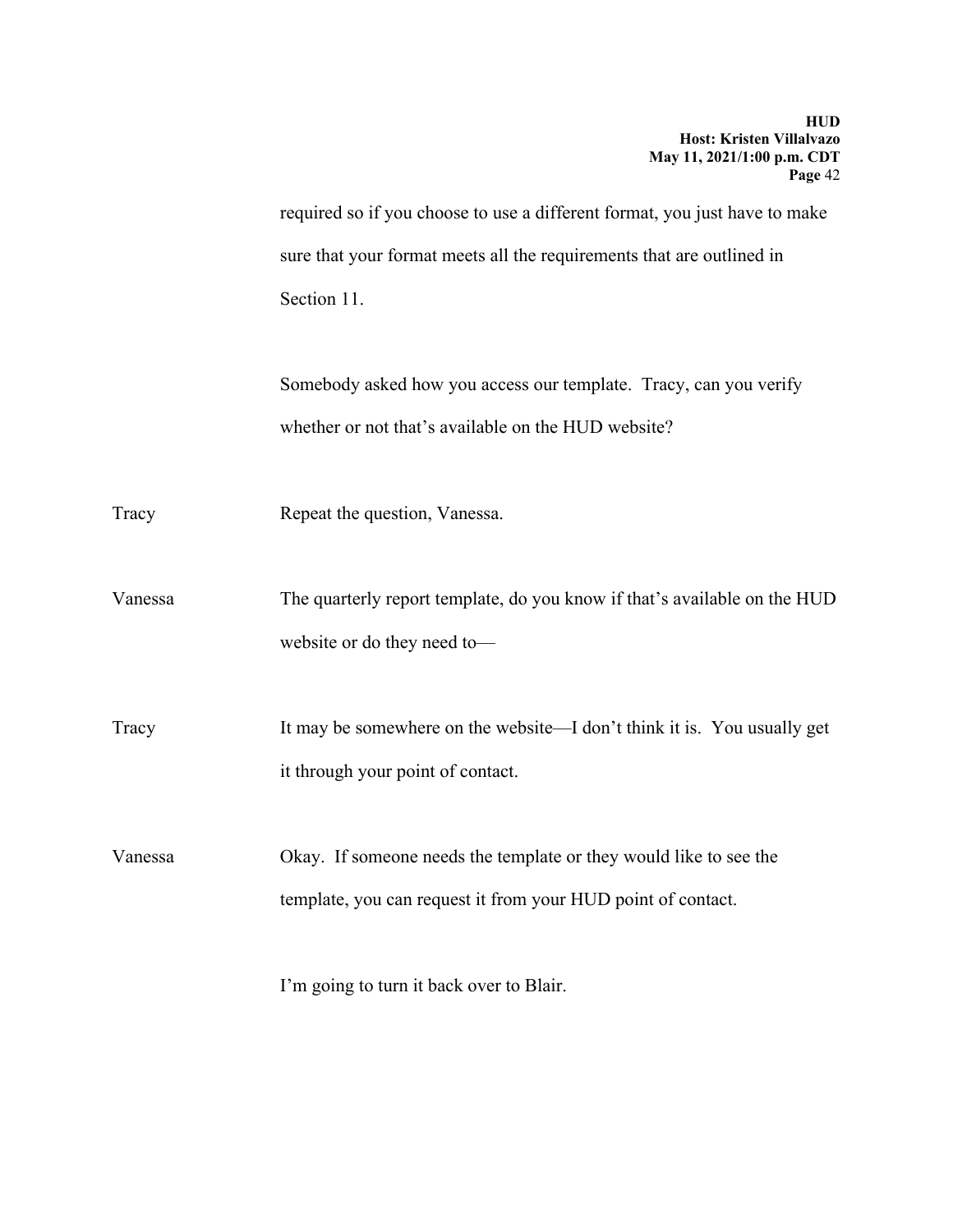Blair Thank you, Vanessa. Thank you, Tracy, as well. Hopefully everyone's question is answered. Hopefully everyone enjoyed and learned something from today as well.

> Just a few logistic slides at the end to go over before we wrap up the training. Again, a certificate of training, if you logged into today's webinar, you will receive a certificate of training from GoToWebinar within the next 48 hours. Make sure you print that out and save it for your records as proof that you attended this training. It says now you are expert after listening to me talk about this.

> For training archives, like Vanessa said, the webinar materials will be posted to the HUD Exchange in the webinar archive. We have done previous trainings over the last year or so, so if you want to visit some of those old trainings, you can actually go the archive and pull the transcript and the materials from that training. So, last month we did an allowable/unallowable costs. We also covered the time and attendance rules and the documentation that's required for salaries and fringes. So, that information is all available on the HUD Exchange. You can find it by date or by topic, and you can also obtain credit for that as well. So you would just select the webinar and then click Get Credit for This Training.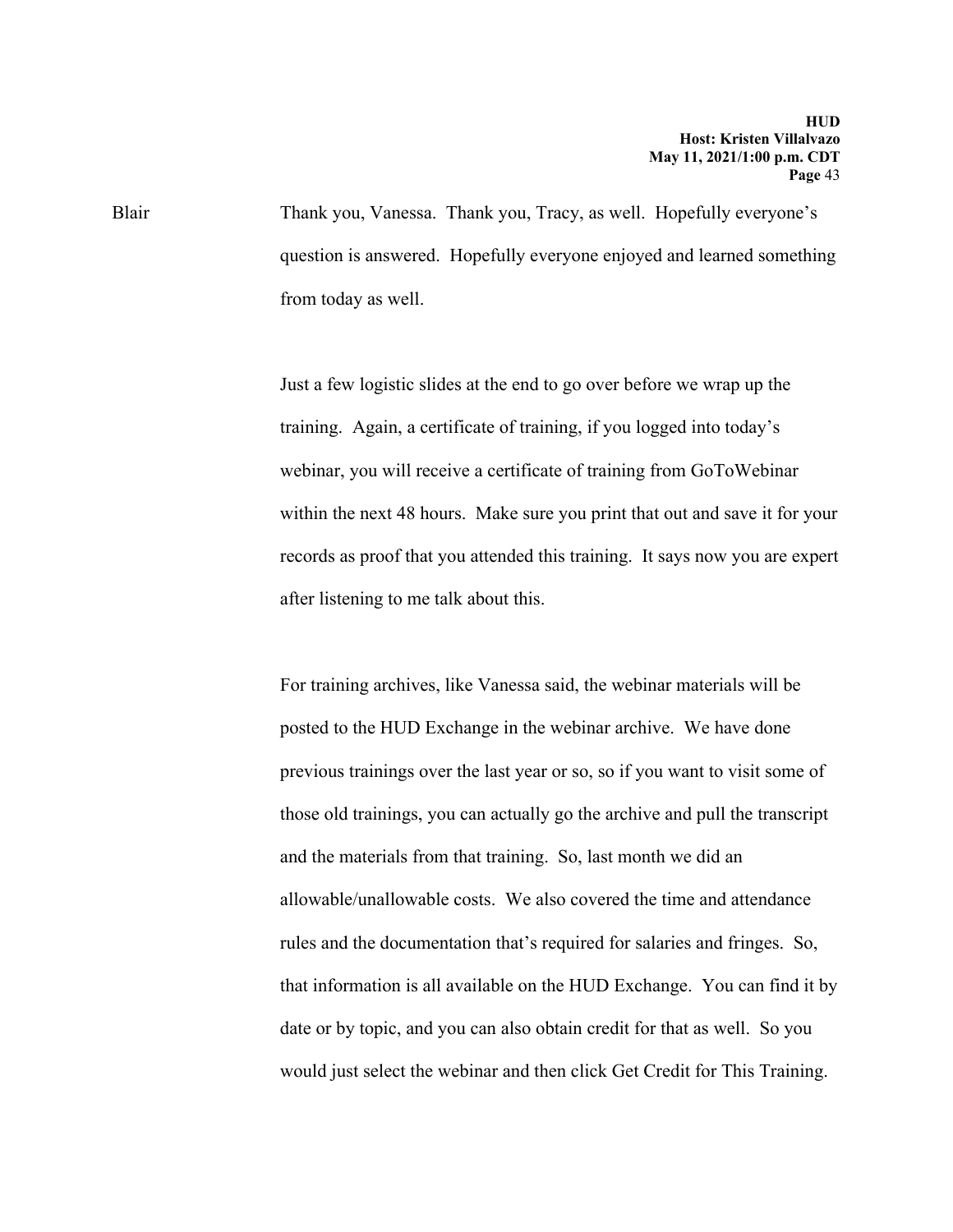Also, check out the Housing Counseling Training Digest on the HUD Exchange. It gives some information about upcoming trainings as well as past trainings. And so, it's a good read if you want to know more about the training that the Housing Counseling Office provides for HUD as well as other partners as well.

And then finally before you go, we would love to get some feedback. Let us know if the webinar was useful to you. Will it be useful to your clients? Will you share this information with your coworkers? If you have any other comments, we're always looking to make these presentations better and more informative so if you have any recommendations, if you're just tired of hearing my voice, then please just let know. Any feedback is incredibly helpful. So before we shut down the webinar, I just want to point that out as well.

Here are some links if you need to contact the Office of Housing Counseling. Again, if you have any questions that you think of later, outside of this webinar, you can email it to us at housing.counseling@hud.gov. Just make sure you include the subject of the training in the subject line so that it can get to the proper people to